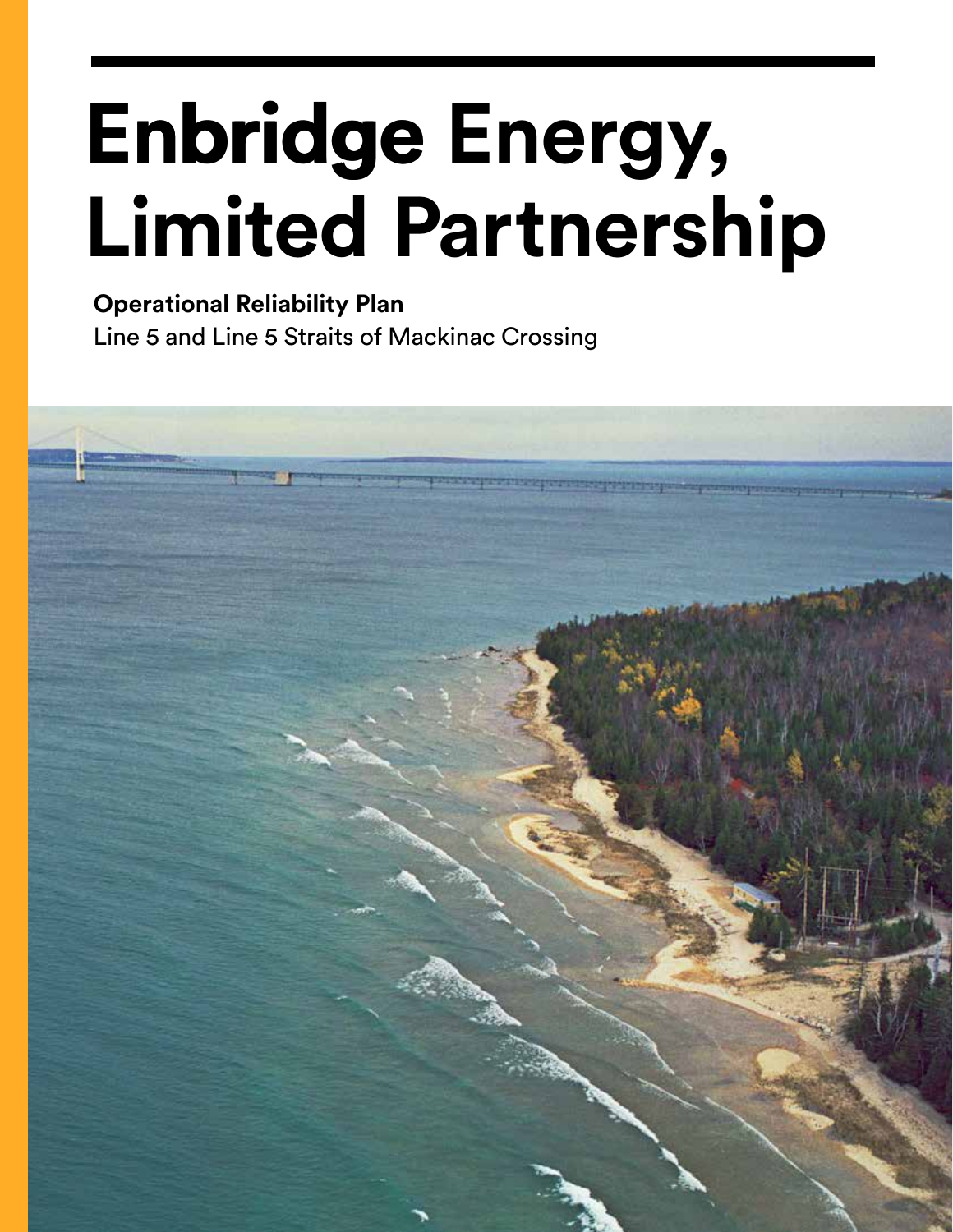# **Enbridge Energy, Limited Partnership Operational Reliability Plan**

- 1.0 Executive Summary
- 2.0 Terms, Definitions & Acronyms
- 3.0 Introduction
	- 3.1 Line 5 Construction
	- 3.2 Straits Of Mackinac Construction
- 4.0 Pipeline Operations And Monitoring:
	- 4.1 Leak Detection
- 5.0 Integrity Management Program
	- 5.1 Line 5 Integrity Management
	- 5.2 Corrosion Management Program
	- 5.3 Cracking Management Program
	- 5.4 Third-Party/Mechanical Damage Management
	- 5.5 Geohazard/Pipeline Movement Management
	- 5.6 Integrity Management at The Straits of Mackinac
	- 5.7 Learnings From Historical Leaks
	- 5.8 Pipeline Replacement
- 6.0 Incident Management/Emergency Response:
	- 6.1 Integrated Contingency Plan
	- 6.2 Tactical Plans
	- 6.3 Emergency Response Exercises
	- 6.4 Advancements in Emergency Response
	- 6.5 Research and Innovation
- 7.0 Moving Forward
	- Table 1: Line 5 Pipeline Construction Specifications
	- Table 2: Line 5 In-Line Inspection History
	- Table 3: Line 5 In-Line Inspection Program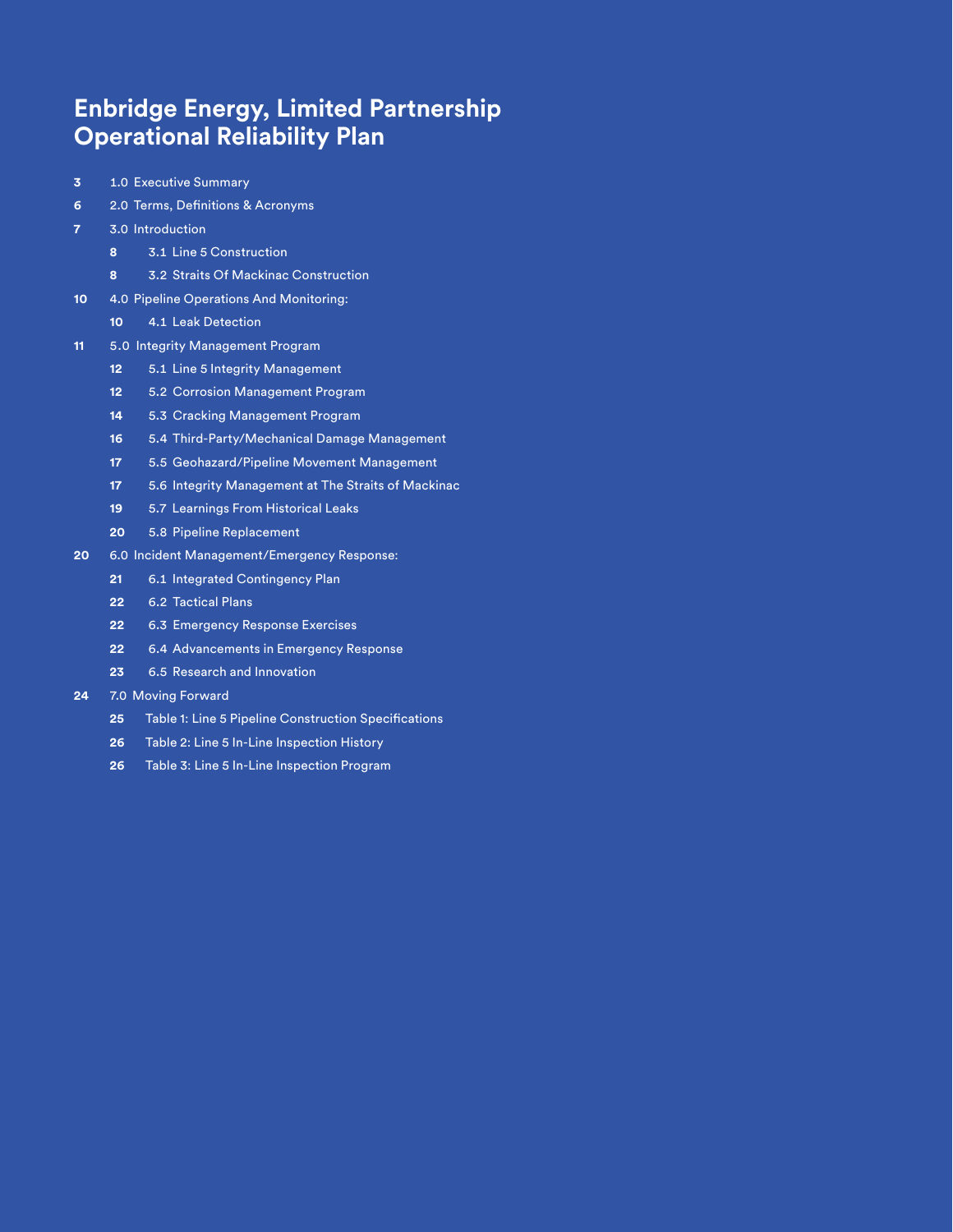# **1.0 Executive Summary**

Maintaining the safety and reliability of Line 5 over its 60 years of operation has been Enbridge's goal and achieved through continued application of industry-leading operations and monitoring programs utilizing human resources and leading-edge technology providing multiple layers of protection and reliability.

In fact, the safety and operational reliability of our pipelines is the very foundation for our business and is recognized as critical to assuring the Company's ongoing success.

Toward this end, an Operational Reliability Plan (ORP) on Line 5 has been prepared herein. Line 5 is a 645-mile Enbridge Energy, Limited Partnership-owned pipeline that delivers natural gas liquids (NGLs) and light crude oil from Superior, Wisconsin, through Michigan and under the Straits of Mackinac and St. Clair River ending in Sarnia, Ontario, Canada.

**This ORP provides a technical review of Line 5's operations and maintenance history, examines factors impacting the pipeline's integrity and management, and demonstrates its strong safety and operational performance.**

We pay special attention to the Straits of Mackinac, recognizing the tremendous environmental sensitivity of the area. While the likelihood of a leak in the Straits is low, Enbridge recognizes the consequences are very significant. It's important to note there has never been a leak in the Line 5 Straits of Mackinac crossing and the pipeline remains in excellent condition.

When the Line 5 Straits crossing was constructed in 1953, the pipe was engineered to meet unique design requirements through assistance from the Department of Naval Architecture & Marine Engineering at the University of Michigan as well as the Department of Civil Engineering at Columbia University.

**The Line 5 design continues to have excellent longevity due to the following:**

- **• Extra heavy wall thickness pipe was used and a very rigid inspection process was conducted during its manufacture and installation;**
- **• An excellent coating and cathodic protection system has prevented external corrosion;**
- **• Low internal corrosion susceptibility;**
- **• Seamless pipe and low pressure cycling to avoid cracking;**
- **• Pipe is supported with anchor devices to counter the effects of water currents;**
- **• The pipe is operated at very low stress (less than 25 percent of the design capability of the pipelines), resulting in a safety factor**

#### **that is well over and above that of ordinary onshore pipelines;**

- **• The lines are buried at depths that protect it from moving ice packs; and**
- **• Regular inspections with in-line inspection tools as well as divers and remote operated vehicles confirm that the crossing exhibits minimal signs of deterioration and is in nearly as-new condition.**

**Enbridge maintains a significant focus on leak detection and emergency response at the Straits crossing**. For the Straits of Mackinac, Enbridge has developed a Tactical Response Plan that was shared with both the United States Coast Guard (USCG) and the response contractor for the Great Lakes operating area, Marine Pollution Control. Enbridge is also currently planning for a USCG area Preparedness For Response Exercise Program (PREP) full scale exercise as the lead industry exercise partner to take place in September 2014 at the Indian River. This exercise includes USCG, US Environmental Protection Agency (EPA), local county emergency managers, Michigan DEQ and many other stakeholders. The focus of the area exercise will be to exercise the containment strategies in the Tactical Response Plan for the Indian River and to establish

a single display of relevant "operational information".

**Enbridge has taken a number of extra steps to further enhance the safety and reliability of Line 5, especially through the Straits, including:**

- **• The increase of the frequency of inspections and other mitigation efforts beyond regulatory requirements;**
- **• Utilizing additional diagnostic technologies adopted from the offshore oil and gas production industry to further gather information about the integrity of the lines;**
- **• Reducing unsupported span lengths under water to less than 75 feet using screw anchor supports;**
- **• Partnering with Michigan Tech University to develop an Autonomous Underwater Vehicle (AUV), that will complement existing Remote Operating Vehicles (ROVs) and accommodate increased inspections;**
- **• Utilizing 3rd party expertise (DNV GL) to complete a risk assessment of the operation at the Straits;**
- **• Developing a water current modeling study to examine the effect of currents on the pipelines; and**
- **• Commissioning an engineering assessment to explore the feasibility of applying additional external leak detection and real-time damagedetection technology on the Straits crossing.**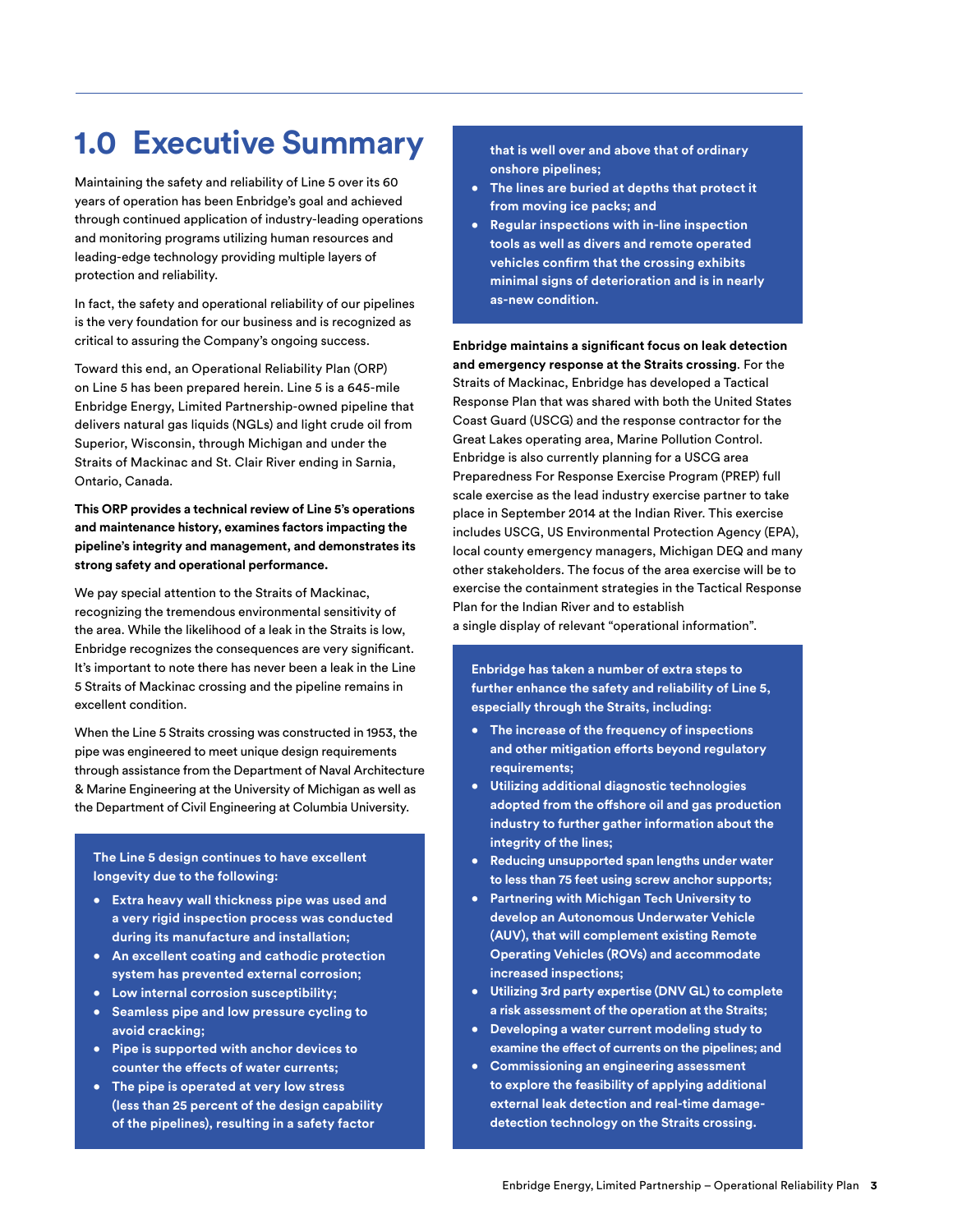**Aside from their natural beauty, Michigan's water resources are integral to the health, quality of life and economy of the people in the State of Michigan, providing more than 666,000 jobs. Several villages draw drinking water from the Straits and cargo freighters and passenger ferries use it as a passageway. Sport anglers chase salmon and trout, while commercial crews harvest whitefish and perch for restaurants. For its part, Enbridge's four wholly-owned or operated pipelines including Lines 5, 6B, 17 and 79 — and Vector Pipeline also provide significant economic benefit to the state.** 

In 2013, Enbridge paid more than \$21 million in property, sales, use, and income taxes in Michigan. More than 250 Michiganders are employed or contracted with Enbridge, all of who play an important role in maintaining the safety and reliability of our pipelines and facilities. The NGLs transported through Line 5 (nearly half of the line's throughput) include propane that is delivered to the state to heat homes and fuel vehicles and industry.

Enbridge transports, generates and distributes energy across North America, and employs more than 11,000 people in Canada and the United States. **We operate the world's longest and most complex crude oil and liquids transportation system — delivering an average of 2.2 million barrels each day**. Additionally, we transport close to 100 separate commodities, including more than 10 types of refined products. On any single day, Enbridge is the largest single conduit of crude oil into the United States.

Enbridge continues to build on a foundation of operational excellence by adhering to a strong set of core values — Integrity, Safety, and Respect — that reflect what is truly important to us. The values represent the basis by which decisions are made, as a company and as individual employees, every day.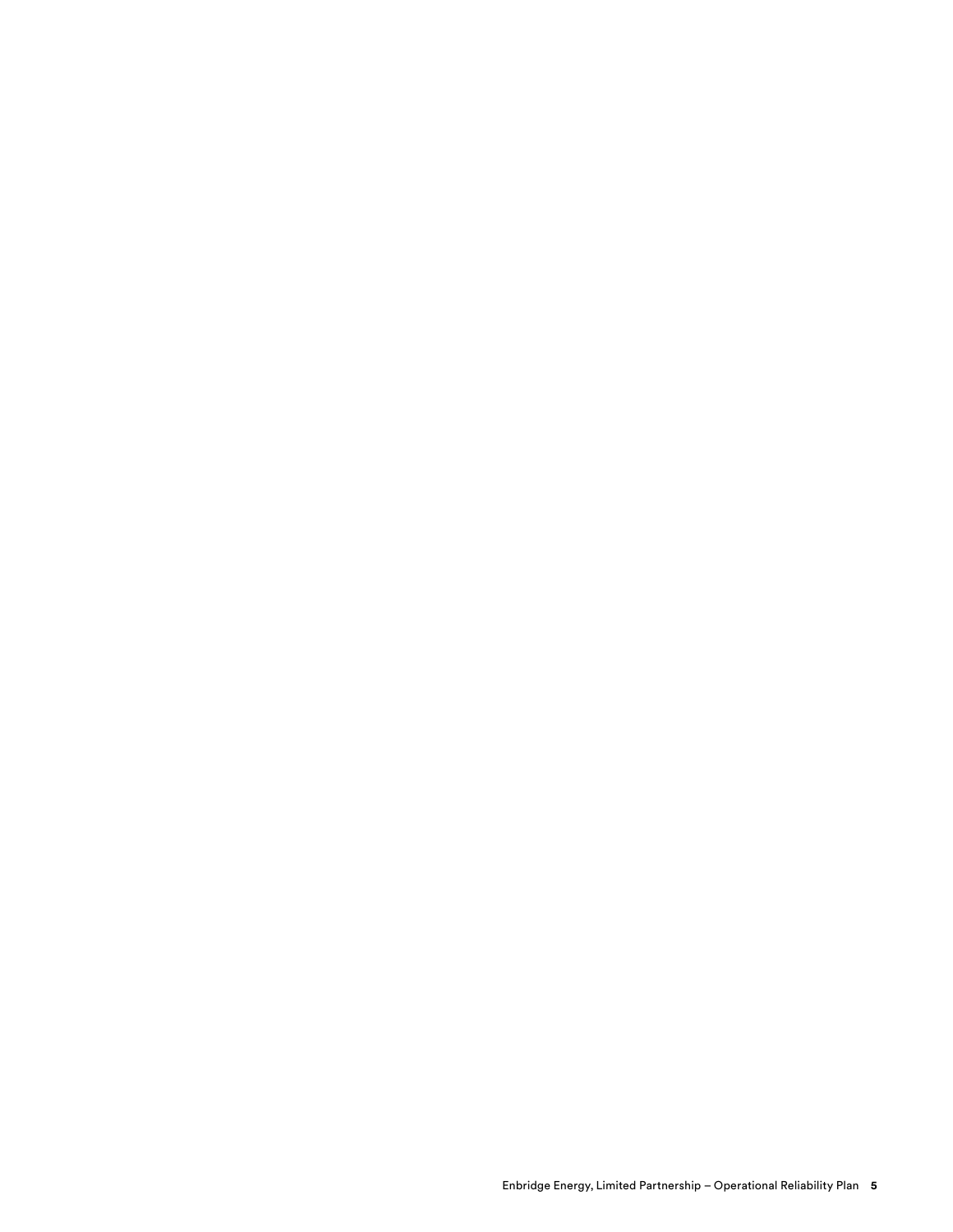# **2.0 Terms, Definitions and Acronyms**

**CPM** — Computational Pipeline Monitoring. A sophisticated computer-based system that continuously monitors changes in the calculated volume of oil between two fixed points on the system, utilizing measurements and pipeline data.

**CP System** — Cathodic Protection system. A method of corrosion management that uses low-level electrical currents to prevent the occurrence of corrosion.

**ELDER** — External Leak Detection Experimental Research. A test apparatus — the first tool of its kind in the world — to evaluate external leak detection technologies.

**EPA** — U.S. Environmental Protection Agency.

**ERAP** — Emergency Response Action Plan.

**Feature** — An electronic measurement reported by in-line inspection describing the condition of the pipe at any location. Measurements include those related to the occurrence of potential corrosion, cracks, or dents.

**GRI** — Gas Research Institute.

**Hydrostatic Pressure Testing** — Testing the strength of the pipe by pressuring it with water at a level that is significantly higher than its normal operating pressure.

**ICP** — Integrated Contingency Plan. A plan providing guidance to Enbridge personnel during emergency response activities.

#### **In-line inspection Tool** —

Sophisticated devices that travel through the pipeline and scan for all types of integrity features and defects. The devices contain a range of sensors, computers, data storage and other components similar to what is utilized in the medical, nuclear, aviation and many other industries. The devices identify and measure features over the full circumference of the pipeline and over its entire length.

**LEPC** — Local Emergency Planning Committee.

**LPM** — Line Pressure Monitor. An alarm system that monitors station discharge and suction pressures and can initiate operator alarms, set-point reductions, unit shutdowns, or entire line shutdowns as necessary to avoid overpressure situations.

**MOP** — Maximum Operating Pressure.

**NEB** — Canada's National Energy Board.

**PHMSA**—Pipeline and Hazardous Materials Safety Association.

**PLC** — Programmable Logic Controller. The PLC's main function is to protect the pipeline from abnormal operating conditions including overpressure and electrical surges, by automatically shutting down and locking out the appropriate equipment. **SCADA** — Supervisory Control and Data Acquisition. A computer system for gathering and analyzing real-time data used to monitor and control a plant or a piece of equipment. For pipelines, SCADA systems control devices such as pumps and valves to safely manage the flow of oil through the pipeline system according to required pressures and flow rates.

**SMYS** — Specified Minimum Yield Strength. This is the maximum design strength of the pipe. The pipe is operated below this level by a safety margin in accordance with regulations.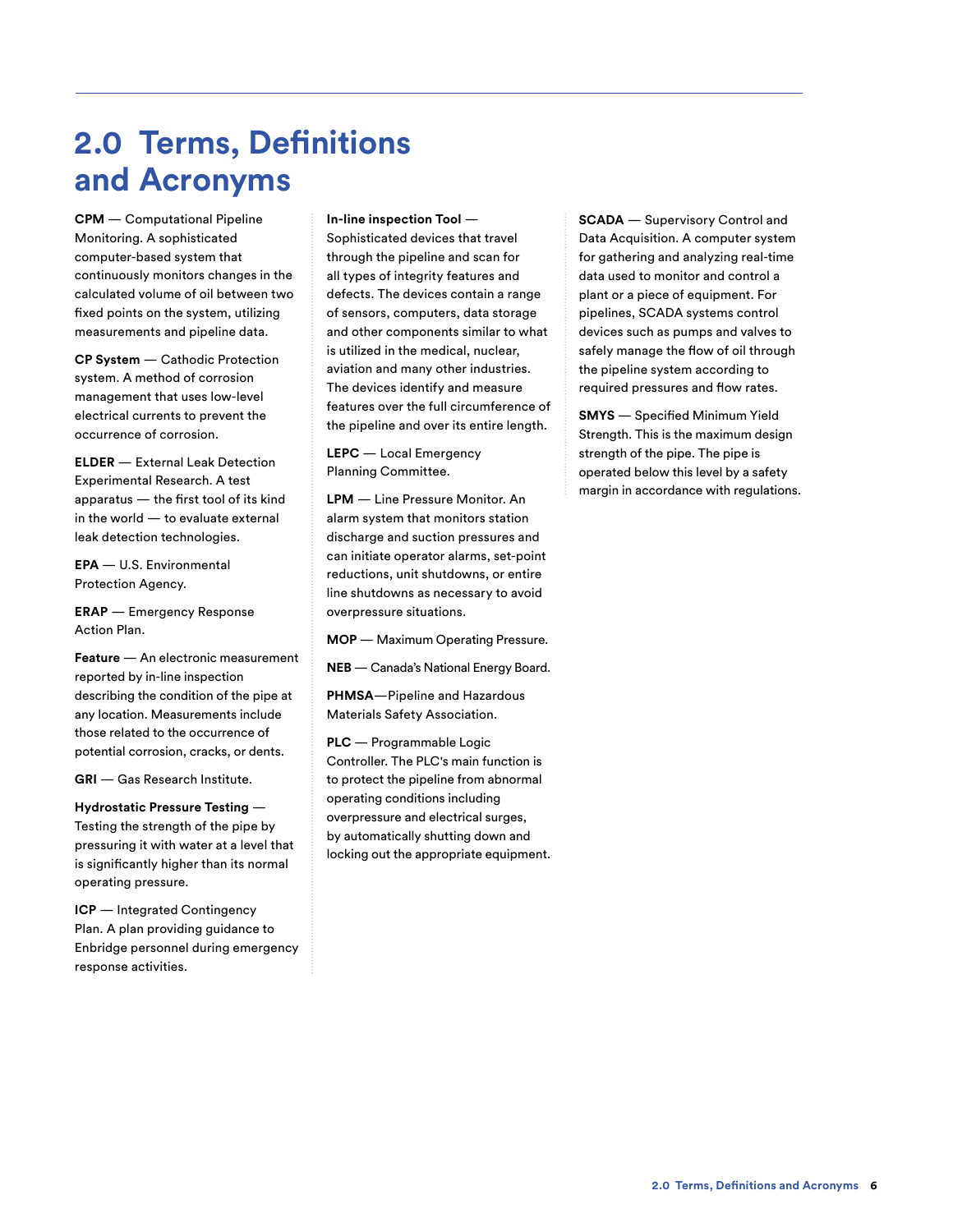# **3.0 Introduction**

Built in 1953, Line 5 is 645 miles long; beginning at the Enbridge terminal in Superior, Wisconsin and servicing Wisconsin and Michigan as it runs across the Upper Peninsula and down to eastern Michigan before it ends at Enbridge's terminal in Sarnia, Ontario. Line 5 has the capacity to transport up to 540,000 barrels per day (bpd) of light crude oil, light synthetic crude and natural gas liquids (NGLs), including propane.

As shown in Figure 1, from the terminal in northern Wisconsin, the 30-inch diameter Line 5 travels east across Michigan's Upper Peninsula (around the Great Lakes) until

it reaches the Straits of Mackinac, linking Lakes Huron and Michigan. The Straits crossing consists of two 20-inch parallel pipelines, which lay securely deep under water and then come ashore where the two 20-inch lines once again join into a single 30-inch line on land. Finally, Line 5 runs southeast through the state's Lower Peninsula before eventually terminating at Sarnia, Ontario in Canada.

**Line 5 facilities in Michigan include a terminal and tankage at Gould City and Bay City, and pump stations and related facilities at Gogebic, Iron River, Rapid River, Manistique, Naubinway, Mackinaw, Indian River, Lewiston, West Branch, North Branch, and Marysville.** 



Figure 1. Line 5 and Line 5 Straits of Mackinac crossing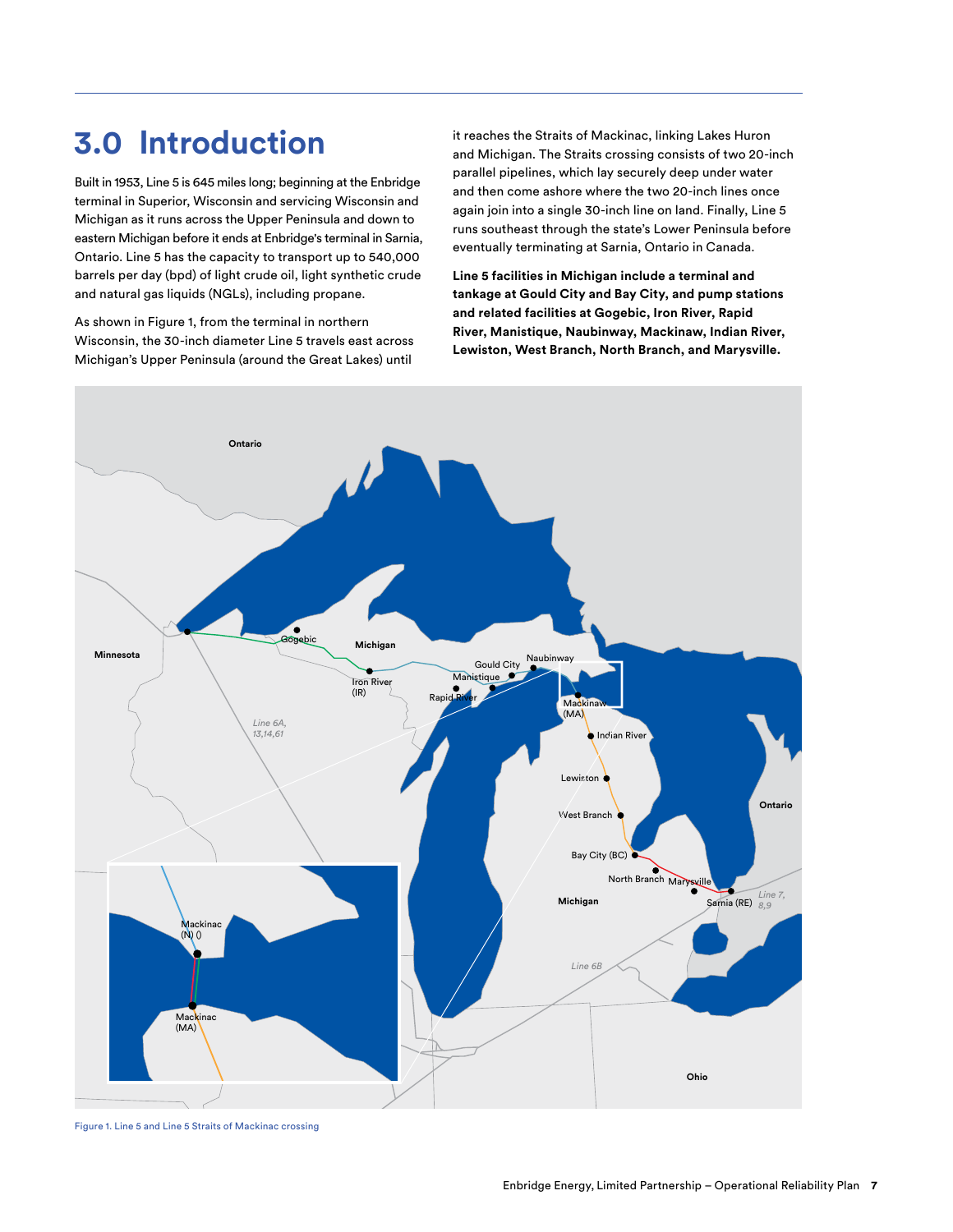**Line 5 is an important link in Enbridge's U.S. Mainline System. The entire U.S. System is part of the world's longest petroleum pipeline and has operated for more than 60 years.** The Enbridge U.S. system is a primary transporter of crude oil and liquid petroleum in the United States, consisting of approximately 5,100 miles of pipe with diameters ranging from 12 inches to 48 inches. Additionally, the system has 64 pump station locations with a total of approximately 920,000 installed horsepower and 72 crude oil storage tanks with an aggregate capacity of approximately 14 million barrels.

The Mainline System transports crude oil commodities including light, medium and heavy crude oil. Line 5 transports primarily NGL and light crude. Propane, one component of NGL, is one of the products transported on Line 5, serving communities in Wisconsin and Michigan. Aside from helping to heat homes, NGLs are also used to produce a variety of consumer goods, such as clothing and medical equipment as well as in the manufacture of vehicles and tires, an important economic driver of Michigan's automobile industry.

### **3.1 Line 5 Construction**

In 1953, when Line 5 was constructed, the Conservation Commission of the State of Michigan was the regulatory body. They required specific design guidelines that met or exceeded standards of the day.

**Enbridge has always ensured pipeline integrity begins with precision manufacturing and testing** and, when Line 5 was constructed, we hired one of the most respected firms in the world – U.S.-based Bechtel Corporation – to provide the engineering, procurement, and construction management of the pipeline. Founded in 1898, Bechtel has been on the forefront of engineering and construction for 116 years. It is a multinational company with hundreds of projects around the world and counts the Hoover Dam along the Nevada/Arizona border among its signature projects.

The underwater contractor for the Straits was Merritt-Chapman & Scott, which also built one of the most important projects of that decade — the bridge over the Straits of Mackinac, Michigan's single largest infrastructure asset and one of the world's most impressive suspension bridges.

A variety of materials and construction techniques can be utilized for pipelines. A summary of the Line 5 construction specifications is contained within Table 1 at the end of this report. The design, materials, and construction methods utilized on Line 5 are recognized, to this day, as providing highly reliable, very long-term service.



Enbridge Line 5 right-of-way near Michigan's Straits of Mackinac

### **3.2 Straits of Mackinac Construction**

**One of the most notable achievements during construction of the 645-mile Line 5 was the 4.6-mile crossings of the Straits of Mackinac in up to 220 feet of water. Engineering specialists from Bechtel, the Department of Naval Architecture & Marine Studies of the University of Michigan, as well as the Civil Engineering Department of Columbia University came together to address the challenge. With safety as the paramount factor, those experts decided to cross the Straits with two parallel 20 inch lines. A number of key safety features were included in the design and initial operation of the two lines that have proven to be very valuable in ensuring the long-term safety of the pipeline:** 

- **• The pipes were manufactured from special steel. Typical pipe fabrication technique involves the shaping of tubes from steel plate but the pipe at the Straits was formed from a molten "billet" as seamless piping;**
- **• The minimum wall thickness of the pipe, 0.812 inch (nearly one inch), is much thicker and substantially over-engineered relative to the actual needs of the pipeline or today's regulatory requirements;**
- **• The pipe was externally coated with a fiberreinforced, enamel coating recognized as one of the most superior pipeline protection materials1 ;**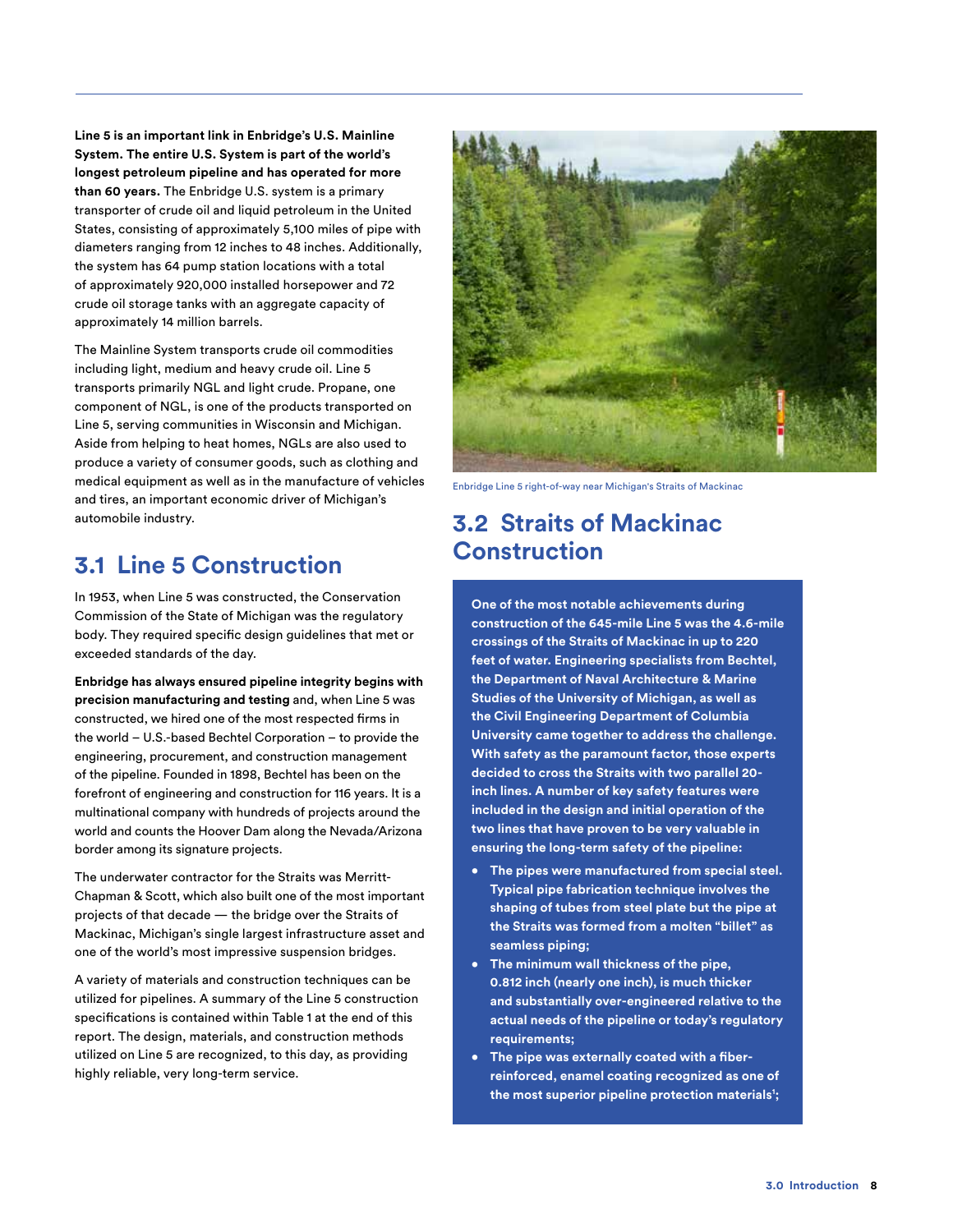- **• Hydrographic surveys, test boring and echo soundings of the area were used to ensure the appropriate location for the two lines; and**
- **• The pipes were laid in a dredged ditch until they were in at least 65 feet of water depth, in order to avoid anchor strikes or ice action.**
- **• Past 65 feet of depth they were laid on the floor of the Straits in a straight line. Recent studies have concluded the risk of an anchor drop or drag impacting the pipeline at its exposed depths is highly unlikely.**
- 1 This external coating is no longer used in pipeline construction because modern materials provide equal protection but with better factory production properties.

The pipes were welded together on shore into long sections and then floated across the water by a winch located on the opposite shore. Pontoons were banded to the line to lighten its weight in the water. Once the crossing section was pulled across the Straits, the lines were slowly lowered onto a previously prepared "bed" on the floor of the Straits.

That procedure was completed in a highly controlled fashion, ensuring the pipes stayed within their allowable bending and span limits.

When the line was laid, it was also pressure tested (Hydrostatic Pressure Testing) several times at more than twice the line's Maximum Operating Pressure (MOP) and up to four times its normal operating pressure. The MOP of the Straits of Mackinac has not been increased since construction.



Enbridge Line 5 right-of-way (middle of photo) as it approaches the Straits of Mackinac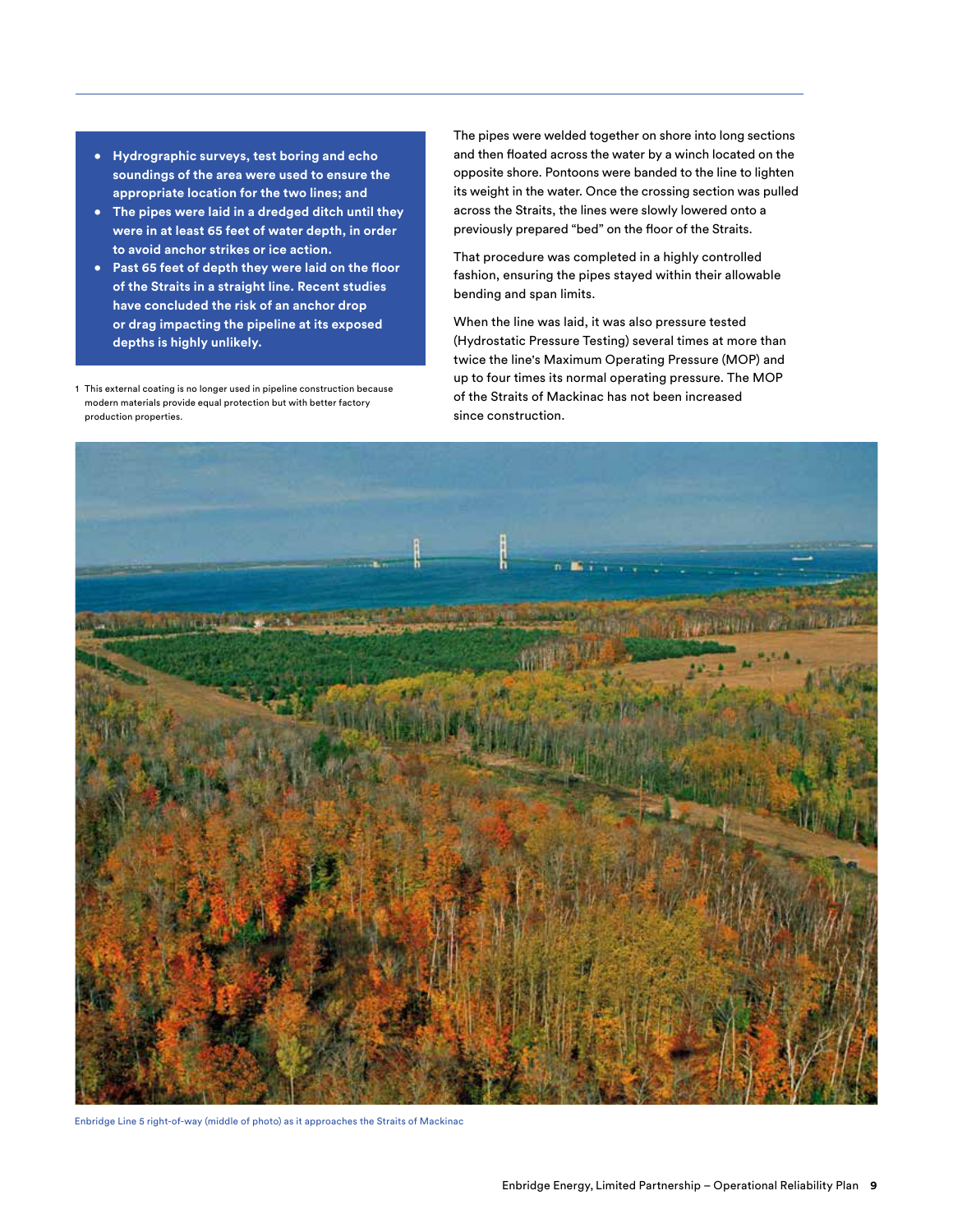# **4.0 Pipeline Operations and Monitoring**

**Enbridge relies on both human resources and technology to ensure the safe operation of Line 5, 24 hours a day, seven days a week.** 

In 2011, Enbridge opened a new world-class, modernized Control Center in Edmonton, Alberta, providing a work environment that is specifically designed to enhance the safety and reliability of pipeline operations by creating optimal conditions to support our operators as they conduct critical around-the-clock operations and monitoring.



Pipelines, including Line 5, are monitored around the clock by operators in our state-of-the-art control center

# **4.1 Leak Detection**

The safety and operational reliability of our pipelines and facilities is the very cornerstone of our business, and no incident will ever be acceptable to Enbridge. To meet the goal of zero incidents, Enbridge monitors pipelines for possible leaks using four primary methods, each with a different focus and featuring differing technology, resources, and timing. Used together, these methods provide multiple layers of protection and comprehensive leak detection capabilities.

- Pipeline Controller. Enbridge's Pipeline Controller monitors pipeline conditions, such as pipeline pressure, 24/7 through the SCADA system, which is designed to identify and raise an alarm in response to unexpected operational changes such as pressure drops, which may indicate a leak.
- Computational pipeline monitoring. The CPM system provides a sophisticated computer model of Enbridge's pipelines that continuously monitors changes in the calculated volume of oil between two

fixed points on the system. If the calculated volume of oil is less than expected, an alarm is triggered in Enbridge's Control Centre and the cause of the alarm is immediately investigated.

- Scheduled line-balance calculations. Enbridge calculates oil inventory at fixed intervals to identify unexpected losses of pipeline inventory that may indicate a possible leak.
- Visual surveillance and odor reports. Reports are provided by third parties and from Enbridge's aerial and ground line patrols. Enbridge typically conducts aerial line patrols every two weeks on its entire system. Third-party reports are handled through a toll-free 1-800 emergency hotline, which the affected public and local emergency officials are made aware of through Enbridge's public awareness program.

All alarms and leak triggers (including column separation) generated by Enbridge leak detection systems and all leak triggers identified by Enbridge controllers are assumed to be leaks until they are conclusively proven otherwise. It is important to note that column separations form around the highest elevation points on a pipeline. In contrast, the line that runs under the Mackinac Straits is the lowest elevation point on Line 5. The section that flows under the Mackinac Straits is not prone to material column separation due to the elevation profile of the line.



Ultrasonic flow meter technician is undergoing a detailed calibration process to ensure optimal accuracy of the flow meter for leak detection purposes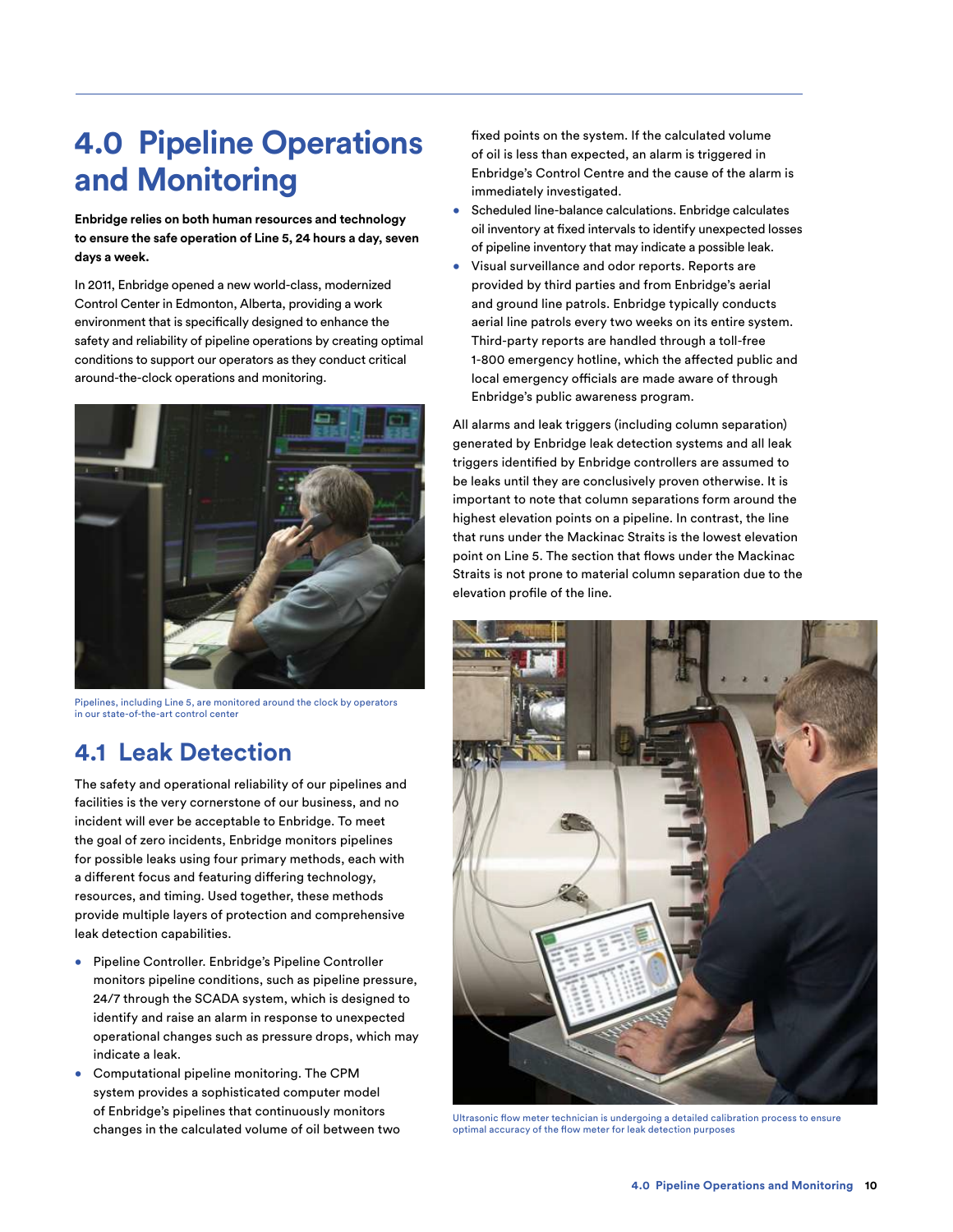**At the Straits of Mackinac, Enbridge has established additional pipeline control elements. Line 5 has remotely operated shut-off valves along the entire line, and specifically at the upstream and downstream shores of the Straits**. Both lines running under the Mackinac Straits are also protected by local low pressure shutdown logic that will initiate a cascade shutdown of Line 5 and isolate the lines under the straits in the event that a leak in either line creates a low pressure condition. The segments would be isolated within approximately three minutes from the time that the low pressure is detected. Additionally, the facility at the Straits of Mackinac has redundant systems that will ensure communication and valve actuation are available in the event of a main power interruption.

Enbridge continuously improves its capability to detect leaks on its pipelines. Over the last several years, we have focused significant time and resources in several areas to improve overall capability and system performance in both human resources and technology.

**Since 2011, changes introduced to the leak detection systems resulted in further improvements of CPM system reliability and alarm performance on Line 5**. In 2013, leak detection analysts in the control center underwent additional training, including team-based training and unannounced fluid withdrawal tests that evaluated the system performance including the operators and leak detection analysts. Further improvement of CPM reliability continues to be a focus for the area, with 2014 (year to date) seeing additional reliability improvements.

# **5.0 Integrity Management Program**

When properly built, operated, and maintained, pipelines can have an indefinite life, and it is common for pipeline operators to manage their assets as such by preemptively repairing the infrastructure. That strategy of indefinite operating life span is not unique to steel pipelines, and similar operating approaches are applied to other types of steel structures, such as bridges and buildings.

Compared to most types of engineered infrastructure, pipelines are a relatively simple structure with very sophisticated diagnostic and assessment technologies and methods.

**Enbridge applies all of the most advanced integrity methods and also drives ongoing improvements through the following actions:**

- **• Participating in the development of national standards, industry-recommended practices, and leading industry forums;**
- **• Partnering with vendors and industry to lead and fund technology advancements; and**
- **• Examining programs from other highrisk industries and applying the practices that enable them to operate as highly reliable organizations.**

**All of Enbridge's mainline systems are inspected and examined using the most sophisticated techniques, including in-line inspection (ILI) tools**. While Enbridge has always been one of the biggest users of technology and technical resources for pipeline integrity, the events and learnings related to the 2010 Marshall Michigan incident (Line 6B), the worst pipeline release in Enbridge's history, showed that even the use of the best industry practices of the time were insufficient. As a result, substantive improvements have been made to the Enbridge integrity management practices, advancements that Enbridge is sharing globally and applying on Line 5.



Welder is conducting pipeline repair as part of Enbridge's Integrity Management Program.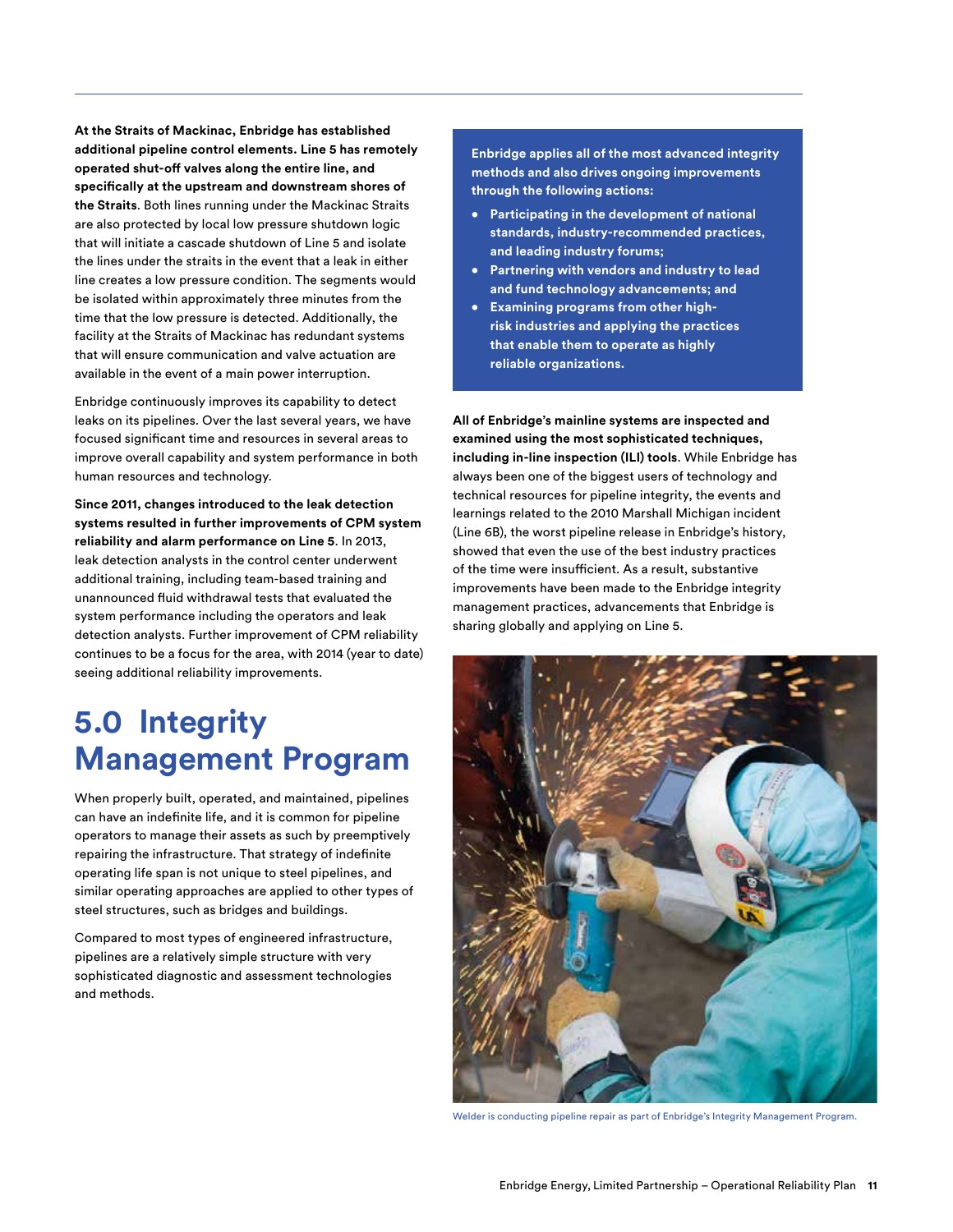# **5.1 Line 5 Integrity Management**

**In its more than 60 years of operating pipelines, Enbridge has identified the main causes for pipeline deterioration and has taken steps to reduce the incidence and impact of each of these mechanisms across the system, including Line 5. The primary integrity threats are as follows:**

- **• Cracking (long seam, girth weld, stress corrosion cracking)**
- **• Third-Party/Mechanical damage**
- **• Corrosion**
- **• Geohazards/Pipe Movement**

Programs are established to prevent, monitor, and mitigate for all of those threat types. Enbridge uses many diagnostic tools to examine the condition of pipelines and pre-empt defects from affecting the safe operation of the pipeline. The most important diagnostic information is gathered through the use of ILI tools that travel through the pipes using sensors also utilized in other critical industries such as medical, nuclear, aviation, and others. Given the relatively simple shape of pipe, a tube, those sensors can be conveniently applied to measure the condition of the entire pipeline with high precision.

**In-line inspections have been frequently conducted along Line 5, including the Straits, as listed in Table 2.** Results of the integrity programs over the years are explained in this section as are plans for ongoing work. Specific detail is provided on the Straits of Mackinac.

# **5.2 Corrosion Management Program**

The Enbridge Integrity Management Program is designed to address the prevention, inspection, and mitigation of corrosion that can occur both externally and internally to the pipe. Prevention is achieved by using anti-corrosion coatings; the application of low electrical currents that protect steel against corrosion (known as CP); the use of chemicals injected into the flow of oil that prevent internal corrosion; and cleaning pipes on the inside with in-line devices known as "cleaning pigs." Routine monitoring and mitigation takes the form of in-line inspection followed by field investigation and repair activities.

#### **External Corrosion**

**The external coatings on Line 5 is still today recognized as being one of the most successful coating systems applied on pipelines worldwide.** The particular material, an extract of coal or asphalt, is highly impermeable to water and is reinforced with a fiber wrapping for added strength. The material is no longer in use because modern materials are more easily applied in factory settings and are safer from a worker health perspective. In any case, any pipeline originally installed with those materials is viewed to provide superior long term integrity performance.

In addition to the high performance coating system on Line 5, regular CP surveys are performed to determine the state of the CP system and to evaluate the overall protection levels and coating condition. As a result of the excellent coating system on Line 5, including the Straits, and in combination with the cathodic protection system, there is a very low level of external corrosion on the pipeline.

#### **Internal Corrosion**

Enbridge transports crude oils that contain trace amounts of water, suspended solids, and bacteria. Under certain operating conditions (such as low flow rates/low turbulence) those materials can settle to the pipe floor to create localized corrosive conditions.

The first defense against internal corrosion includes tariff specifications that limit the amount of non-oil constituents to less than 0.5 percent by volume — one of the most stringent quality specifications for crude oil transmission in North America. Every batch of oil that enters the Enbridge system is sampled and tested to evaluate conformance to that quality specification. Enbridge maintains the authority to impose sanctions on shippers who deliver crudes not meeting that quality standard — including locking them out of the Enbridge system.

Although the majority of the trace non-oil constituents in crude oil are harmlessly transported through the pipeline system without accumulating, Enbridge regularly conducts evaluations of pipeline operation to assess the potential for corrosive conditions to develop.

**Through the detailed Internal Pipe Corrosion (IPC) susceptibility analysis, the internal corrosion hazard to Line 5 has been assessed to be low. The following factors were considered in the analysis:**

**• Line 5 ships light conventional products (NGL & light crudes) which carry less sediment and water;**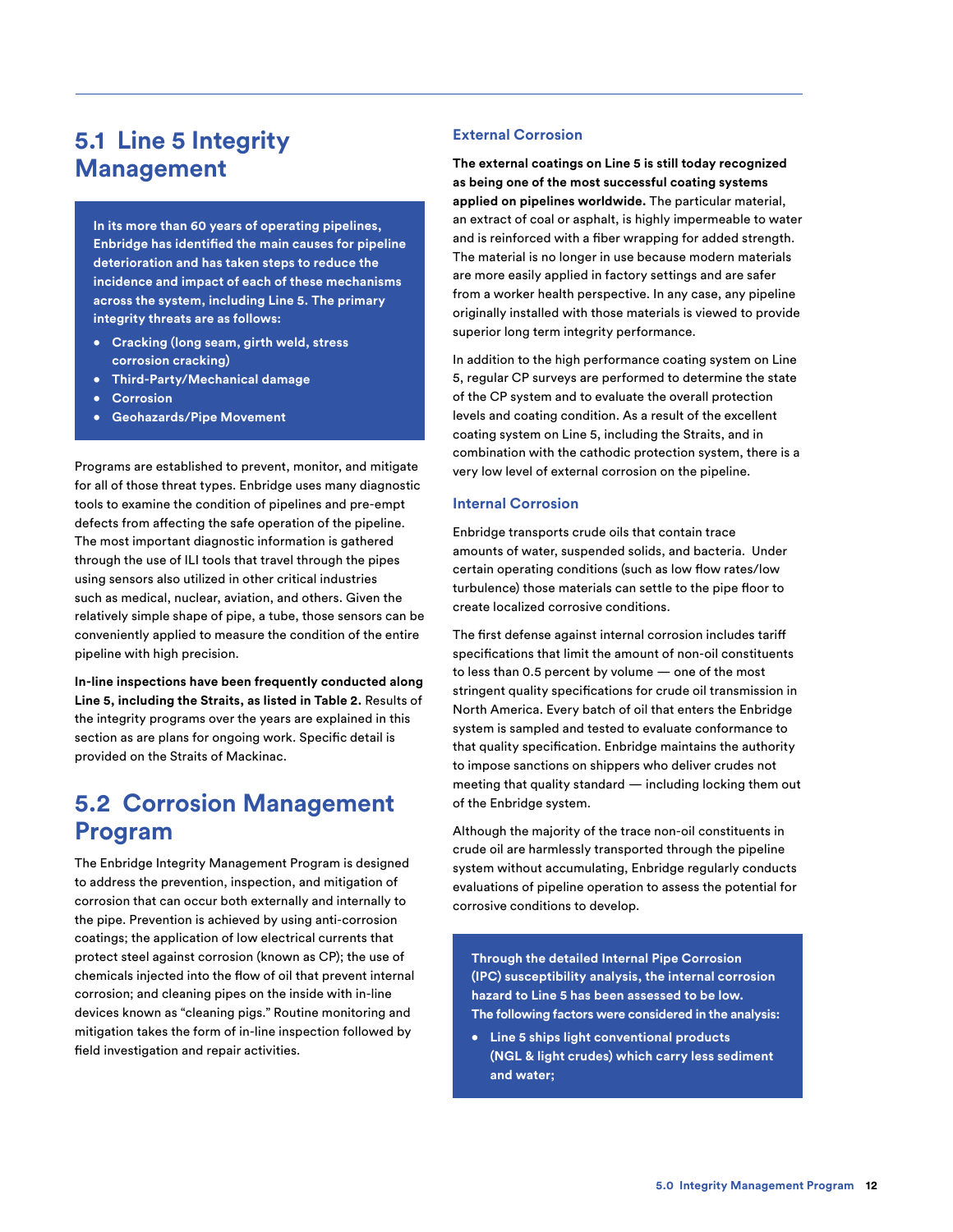- **• ILI programs, which have been used on Line 5 since the 1970s, have been reliable and effective in managing metal loss on the line and the growth rates have been demonstrated to be low; and**
- **• Product flow flushes sediment/water out of the pipeline.**

**If Enbridge determines that a pipeline has an elevated susceptibility to internal corrosion due to the possibility of accumulating sediment or water, additional monitoring and prevention programs are implemented.** Additional monitoring may include direct corrosion monitoring (using coupons, electric field mapping, ultrasonic wall measurement), or increased in-line inspection frequency; or indirect monitoring (such as chemical/biological analysis of pipeline fluids and pig solids). Additional prevention programs include cleaning and/or inhibition treatments.

#### Figure 2: Proper Maintenance Assures Asset Longevity (indefinite life)



- **1** Existing benign flaws in a new pipeline (No impact on pipe safety)
- <sup>2</sup> Potential onset of flaw growth
- **3** Pipeline is revalidated through ILI monitoring & mitigation of flaws determined to be defects
- **4** Remaining flaws, well below safety factor, that are monitored through ongoing program

#### **Corrosion Inspection**

Detailed information regarding the pipeline's integrity condition is obtained through high-resolution in-line inspections. **Line 5 continues to be inspected and assessed with state-of-the-art technology to monitor, identify, and mitigate potential threats associated with corrosion**. A total of 25 high-resolution metal loss inspections have been completed on the line since the mid-1990s. Most recently all segments were inspected for corrosion in either 2012 or 2013. Our Integrity Management Program requires in-line inspection programs to include repair and correlation excavations based on the most recent defect assessment criteria being utilized. In general, corrosion features that have a determined failure pressure that falls within the operational safety factor or are deeper than 50 percent of the pipe wall thickness are identified for excavation and assessment.

On Line 5 corrosion is predominantly shallow in depth and minor in overall severity, and external corrosion is more prevalent than internal corrosion. All features with depth greater than 50 percent through wall have been repaired.

**The ILI re-inspection intervals are planned such that anomalies can be identified and mitigated before they pose threats to the line, depicted graphically in Figure 2. The established programs that manage internal and external corrosion on the Enbridge pipeline system meet or exceed the current Pipe Strength Tolerance defined by the MOP of each pipeline.**

#### **In-Line Inspection Metrics**

**The metal loss metrics, including total number and per mile frequency on Line 5 are summarized in the chart shown below.** As shown in the table below, there were no features found during the recent inspections that encroached on the operating pressure. No features fell within the repair criteria. Six features were found with depth greater than 50 percent. All six features have been scheduled for repair, which will complete by the end of 2014. The frequencies shown in the table are considered to be very low, demonstrating that the performance of the corrosion management program has been effective.

| General Metal Loss Rupture Pressure Ratio (RPR) | <b>Pitting Metal Loss</b>                  |                                                  |
|-------------------------------------------------|--------------------------------------------|--------------------------------------------------|
| Flaws Near Pipe<br>Strength Tolerance           | Flaws Meeting Enbridge<br>Repair Tolerance | Flaws Meeting Enbridge<br>Repair Tolerance<br>-6 |
| 0.000/mi                                        | 0.000/mi                                   | 0.009/mi                                         |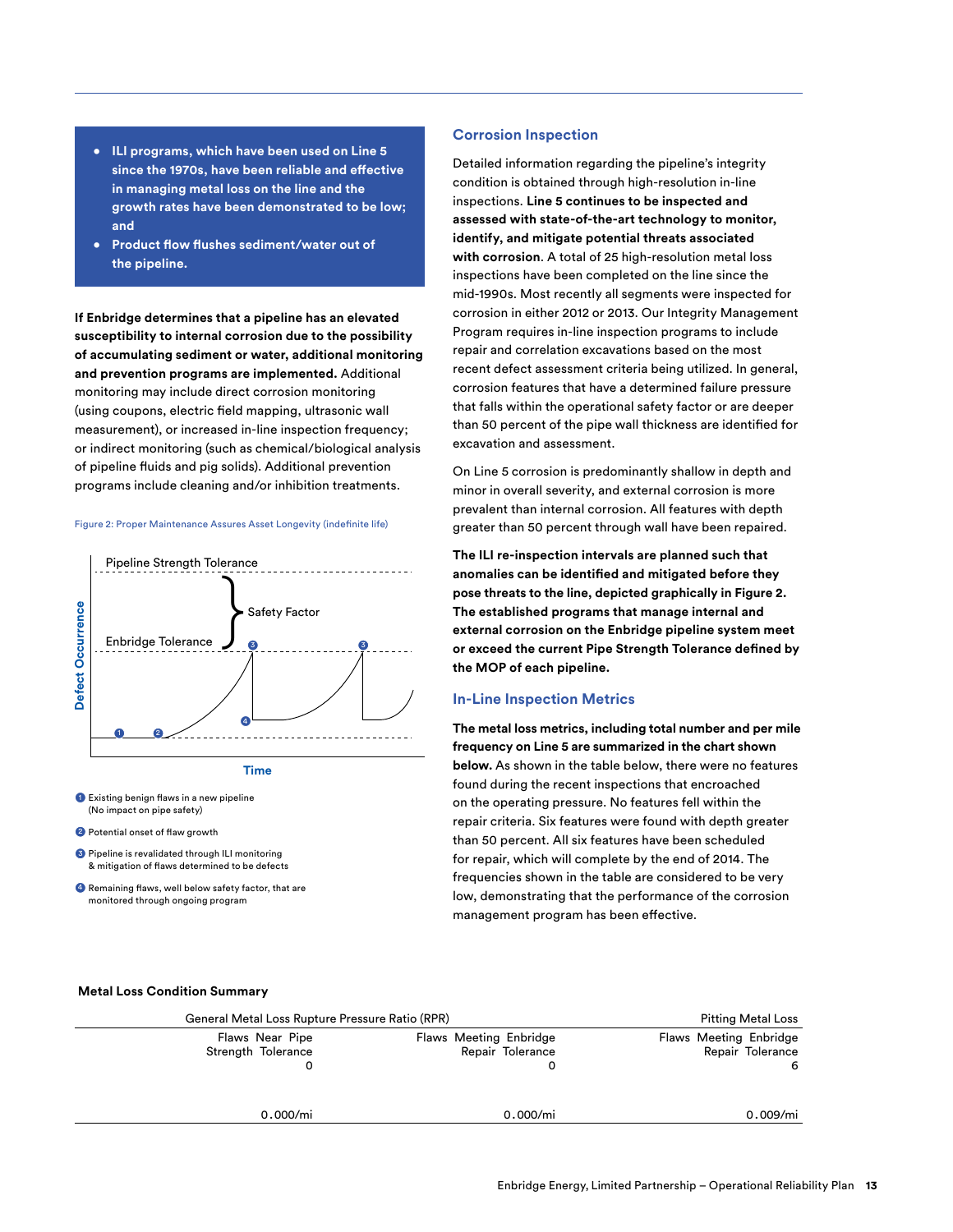#### **Corrosion Growth Rates**

Corrosion growth rates are calculated in order to provide insight into the current and future integrity condition of the pipeline and to support the monitoring and mitigation planning.

**Industry standards offer guidelines regarding typical corrosion growth rates (CRG). The chart below contains a summary of CGRs found in industry guidelines and/or standards and are compared against rates on Line 5 and the Straits of Mackinac.**

#### **Industry Guidelines for CGR Compared to Line 5 CGRS**

| 0.3mm/yr: 80% confidence max rate with 'good' CP                 |
|------------------------------------------------------------------|
|                                                                  |
| 0.31mm/yr max rate for active corrosion in low resistivity soils |
| 0.56mm/yr for pitting; 0.3mm/yr for general corrosion            |
| $0.038$ mm/yr - 0.068mm/yr                                       |
| $0.018$ mm/yr - 0.046mm/yr                                       |
| No observed corrosion growth                                     |
|                                                                  |

**The industry rates are much higher than the typical rates for external corrosion on Line 5, which indicates that Line 5 corrosion growth rates are low. This is consistent with the low number of repairable features identified through in-line inspections.**

The growth rates used for in-line inspection re-assessment interval determination take all these values into account and a judgment is made regarding the most appropriate CGR values that balances the Line 5 CGR experience with industry experience.

### **5.3 Cracking Management Program**

Enbridge is committed to being at the forefront of technological developments and research relating to cracking and its diagnosis. **Cracking is a phenomenon that can occur in metals, including pipeline steel. There are rigorous programs in place for monitoring and managing cracking, which entails a focus on ILI and other diagnostic tools, field investigations, laboratory testing, reliability analytics, and ensuring smooth pipeline operation**.

#### **Cracking Prevention**

The primary forms of cracking that typically require active management on pipelines are environmentally assisted cracking, such as Stress Corrosion Cracking (SCC), and

cracking at the longitudinal weld (the seam that runs the length of the pipe).

SCC is initiated by similar environmental conditions as external corrosion and benefits from the prevention and mitigation techniques employed for external corrosion such as a robust external coating and the cathodic protection system.

The management of pressure cycling is important because it is the primary driving force of fatigue crack growth. Pressure cycling is one of the many operational factors a liquids pipeline company has to monitor as part of their pipeline integrity cracking program. The operational source of those cycles can be complex but often include planned start/stops, mid-point injections or deliveries, flow rate changes, and unplanned line outages. Enbridge monitors all operational lines on a monthly basis for pressure cycling risks. Once the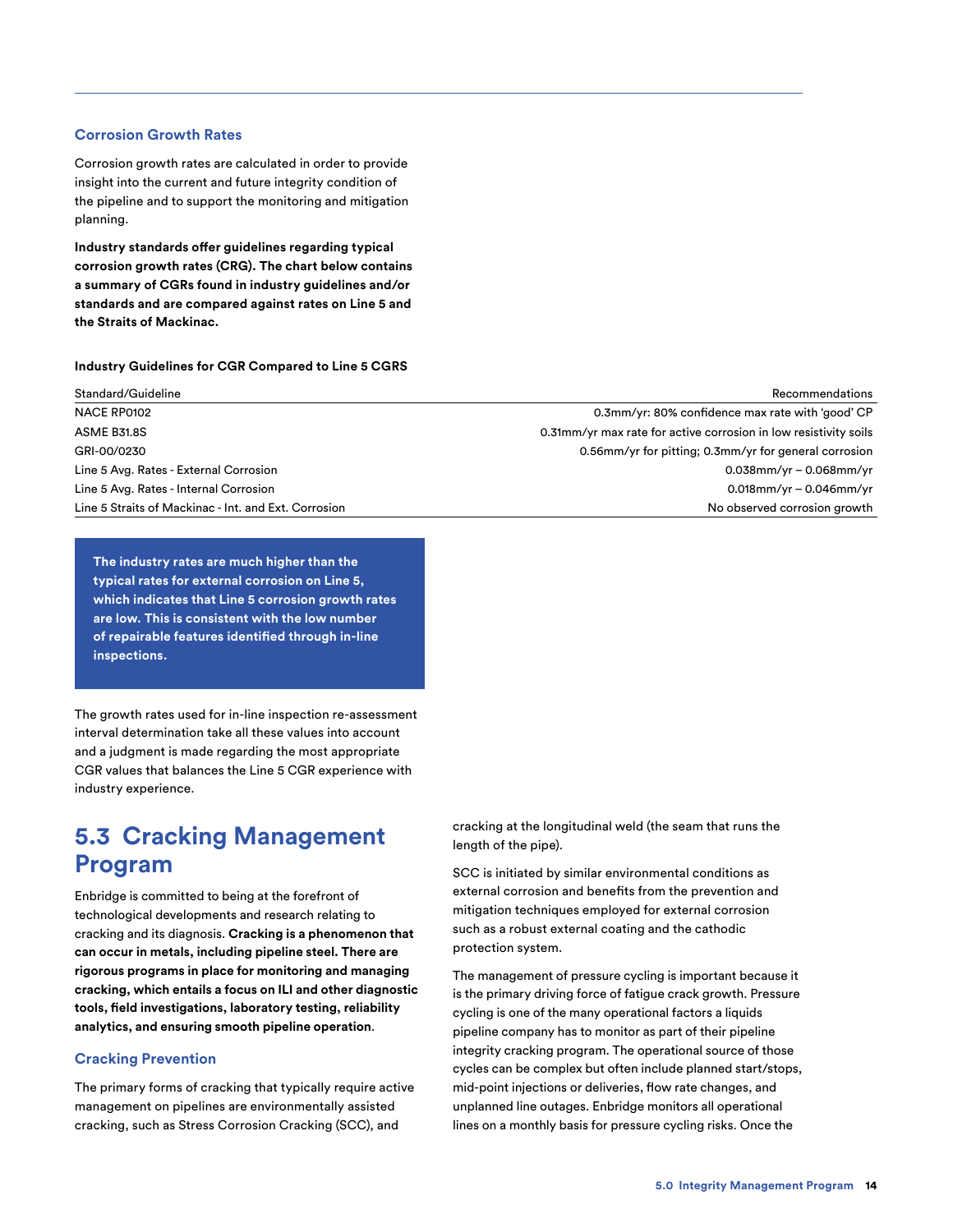risks are identified, we establish a pressure cycling mitigation plan to ensure continued safe operation of the asset. The plan addresses required modifications to the existing operational philosophy or what physical modifications are required to the system to reduce pressure cycling. Pressure cycling on Line 5 is minor.

#### **Crack Inspection**

**Line 5 has been inspected with best available crack inspection technology with the current monitoring and mitigation programs developed based on all lessons learned from Enbridge's integrity management experience, in particular through the learnings of the 2010 Marshall, Michigan incident.** Most recently, in 2011, all on-shore segments of Line 5 were inspected with high-resolution crack tools. Each of the inspections were followed by field investigations that expose the pipe for confirmation of inspection results and the application of repairs where required.

The Crack Inspection Program consists of the following activities:

- A regular routine comprehensive assessment using an ultrasonic crack detection ILI tool;
- Engineering analysis to assess the current fitness-forservice of each anomaly identified by the inspection (i.e., immediately following the latest crack detection ILI run);
- Excavation and repair programs to assess and mitigate selected anomalies and validate the crack inspection data. In addition to specific excavation programs based on the ultrasonic crack detection ILI tool, Enbridge also examines the pipe for crack-related features during its excavation programs based on other ILI technologies; and
- Engineering analysis to assess the continued fitnessfor-service of the line (i.e., takes into consideration subsequent growth from fatigue and environmentalassisted cracking versus the maximum pressure at that location). That includes pressure cycle monitoring to ensure appropriate re-inspection intervals.



#### **Line 5 In-Line Inspection Metrics — Cracking**

The table below summarizes the results of the recent crack inspections on Line 5. The data is separated into 3 categories based on feature depth. The first column contains the features that may be minor crack defects or simply ultrasonic reflections from imperfections in the pipe. All pipe will contain some anomalies or imperfections and most will never grow or represent a threat. Some of these are investigated, but generally these are monitored repeatedly for growth through future inspections. The second category contains features that are evaluated for possible "field investigation" based on a detailed assessment of the feature's severity. The third category represents priority features that are all targeted for field assessment and repair, as required. As shown in the immediate table, there were no features in this category on Line 5. For reference, typical wall thickness of pipe on Line 5 ranges from 0.312" to 0.500". The pipe within the Straits of Mackinac is 0.812".

#### **Line 5 In-Line Inspection Metrics — Cracking**

|                      |                                   | Depth of ILI Crack Tool Anomalies |          |  |
|----------------------|-----------------------------------|-----------------------------------|----------|--|
| <b>Feature Depth</b> | $0.040" - 0.080" 0.080" - 0.120"$ |                                   | > 0.120" |  |
| # Features           | 661                               | 48                                |          |  |
| # Features per Mile  | 1.032/mi                          | 0.070/mi                          | 0.000/mi |  |

All crack features from the crack inspection program that met Enbridge excavation criteria have been repaired as required, ensuring the continued fitness for service of the line. For those features that remain, all are minor and do not impact the safety factor of the pipeline at all or for many years into the future. All sections of Line 5 will be re-inspected every three years to address any growth in features from fatigue.

#### **Line 5 Hydrotesting**

Hydrostatic Pressure Testing, which involves pressurizing the pipeline with water to proactively detect failure or leaks, has been performed in recent years on two sections of Line 5. Station piping hydrotesting was conducted at several Line 5 pump stations in 2004. In 2012, a hydrotest was conducted on two segments of the on-shore portions of the Line 5 mainline to validate the increase of the overall line capacity by 50,000 BBLs per day. No leaks or failures occurred during this test, which applied pressures much higher than maximum pressures the pipeline experiences during normal operations. This result provided further confirmation of the reliability and effectiveness of the integrity management program.

Hydrotesting is a somewhat destructive way to confirm the integrity of a pipeline. Some anomalies may survive the test, but grow and fail in the near future. For that reason, this integrity assessment method is done selectively. In-line inspections are a preferred method because they provide more broad-based diagnostic information without exerting stress to the pipe.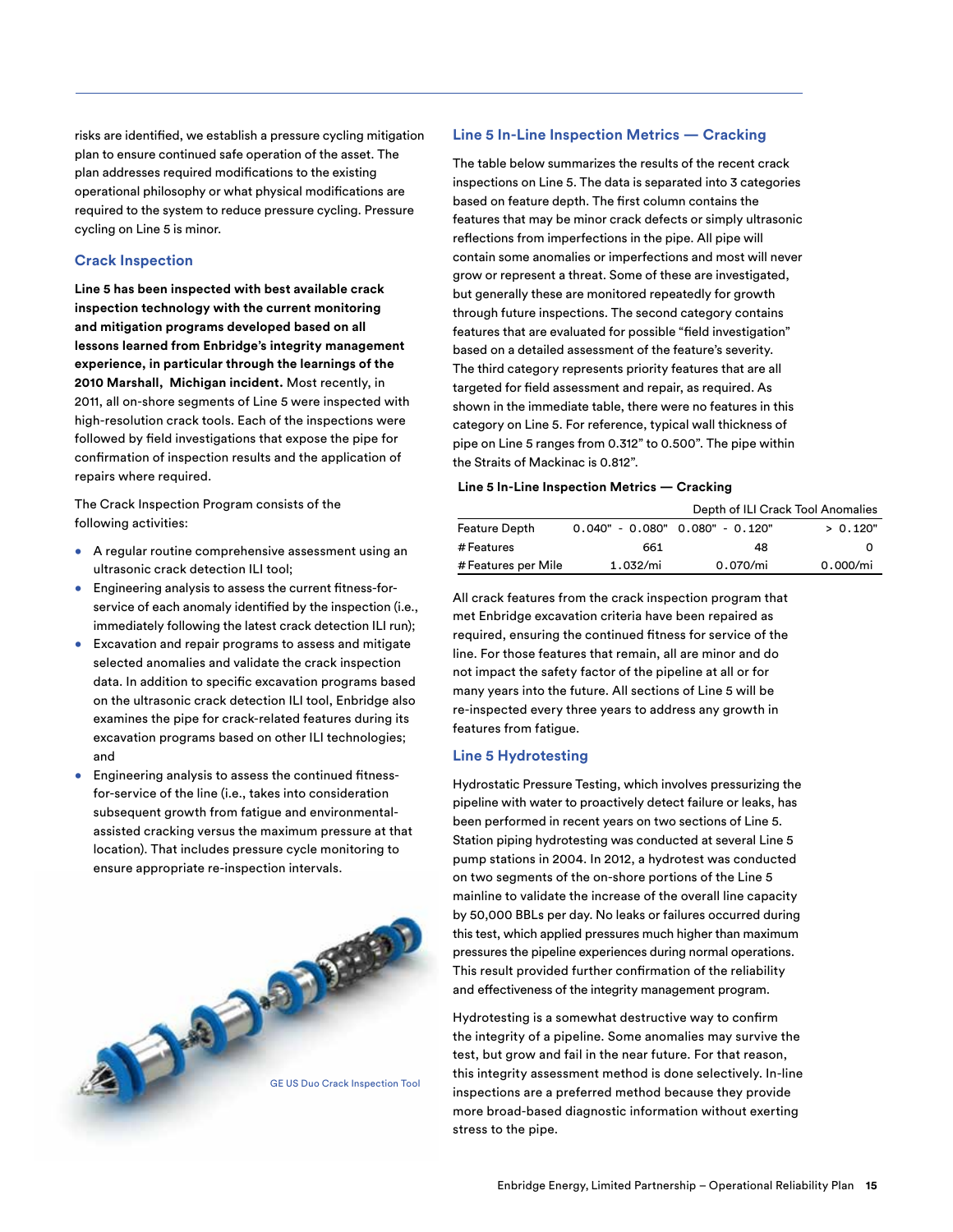# **5.4 Third-Party/Mechanical Damage Management**

Enbridge strives to prevent any dents, scrapes and other damage to pipes and facilities during construction and operation or by third parties (such as backhoe strikes). **To prevent third-party damage, Enbridge has a comprehensive public awareness program in place to engage landowners, community members, and first responders to ensure that they are aware of our pipelines and related facilities**.

There have been historical failures associated with mechanical damage on Enbridge pipeline systems, including Line 5, making this an important hazard to be managed. The lessons learned from each past incident have helped improve the Enbridge mechanical damage program.

#### **Third-Party Damage Prevention**

Prevention is a key component to Enbridge's approach to mitigating the potential for mechanical damage to occur as a result of third-party damage.

**The Enbridge Lands Services Department uses a comprehensive Right of Way (ROW) monitoring and stakeholder awareness program to prevent damage to the pipeline system. Components of the program include:**

- **• Visable and frequent signage;**
- **• Participation in local One-Call organizations;**
- **• Participation in industry community awareness programs;**
- **• Depth of cover surveys; and**
- **• ROW patrols.**

#### **Public Awareness Program**

Through our U.S. Public Awareness Program, Enbridge provides information on an annual basis to emergency and public officials, affected public (the people who live, work, and congregate near our pipelines and facilities), excavators, farmers and schools near our areas of operation in accordance with federal regulations. In most cases Enbridge goes above and beyond regulatory requirements. As part of the public awareness program, Enbridge also provides information to marine companies and plans to enhance our messaging to include the risk of pipeline damage caused by anchor drops across the Straits of Mackinac.

**Key messages provided through the public awareness program include the purpose and reliability of pipelines, what we do to maintain the pipelines and associated facilities, the importance of calling 811 the national toll-free "Call Before You Dig" number, and how to recognize a potential pipeline emergency, contact Enbridge, and respond or react.** 

#### **Mechanical Damage Inspection**

**Mechanical damage sustained by the pipeline, whether it is residual from construction, experienced due to pipe or soil settlement post construction, or created by undetected third-party contact, can be reliably detected by ILI.** 

The primary technology used to detect and identify mechanical damage is the geometry (caliper) ILI tool, which physically measures variances in the internal diameter of the pipeline to identify geometry features indicative of mechanical damage and reports dents, buckles, and ovalities. In addition to identifying features in the pipeline, modern technologies have the ability to characterize those features in shape (plain, smooth, symmetrical, sharp, multi-apex), circumferential orientation (top side vs. bottom side and proximity to long seam welds), axial position (distance from nearest girth weld), and depth. The caliper technology can be supplemented with data from metal-loss or crack detection technology to provide additional characterization of mechanical damage features.

The monitoring and identification of mechanical damage on Line 5 has been achieved through multiple highresolution Caliper ILIs that are routinely conducted on each of the segments.

Enbridge reliably operates pipelines across a variety of terrains. Terrain can play a significant role in the number of dents in a given pipeline. For instance, the segment of Line 5 between Superior and Mackinac traverses rocky terrain and has a proportionately higher population of dent features. Likewise, the segment of Line 5 at the Straits of Mackinac, which crosses a smoother water bottom, has no recorded dents >two percent. Two percent represents the reporting threshold in the caliper ILI tools. Enbridge investigates all features that meet field assessment criteria set out in the regulations and Enbridge procedures. The table below provides a graphical comparison of dents per mile, and the total dent population for all Line 5 segments.

**Dent Condition Summary** Line 5 (Dents > 2%)

| Pipeline Segment    | Superior to Iron River | Iron River to Straits | <b>West Straits</b> | East Straits | Straits to Bay City | Bav City to Sarnia |
|---------------------|------------------------|-----------------------|---------------------|--------------|---------------------|--------------------|
| # Features          | 144                    | 258                   |                     |              |                     |                    |
| # Features per mile | 0.829/mi               | 1.266/mi              | 0.000/mi            | 0.000/mi     | 0.892/mi            | 0.076/mi           |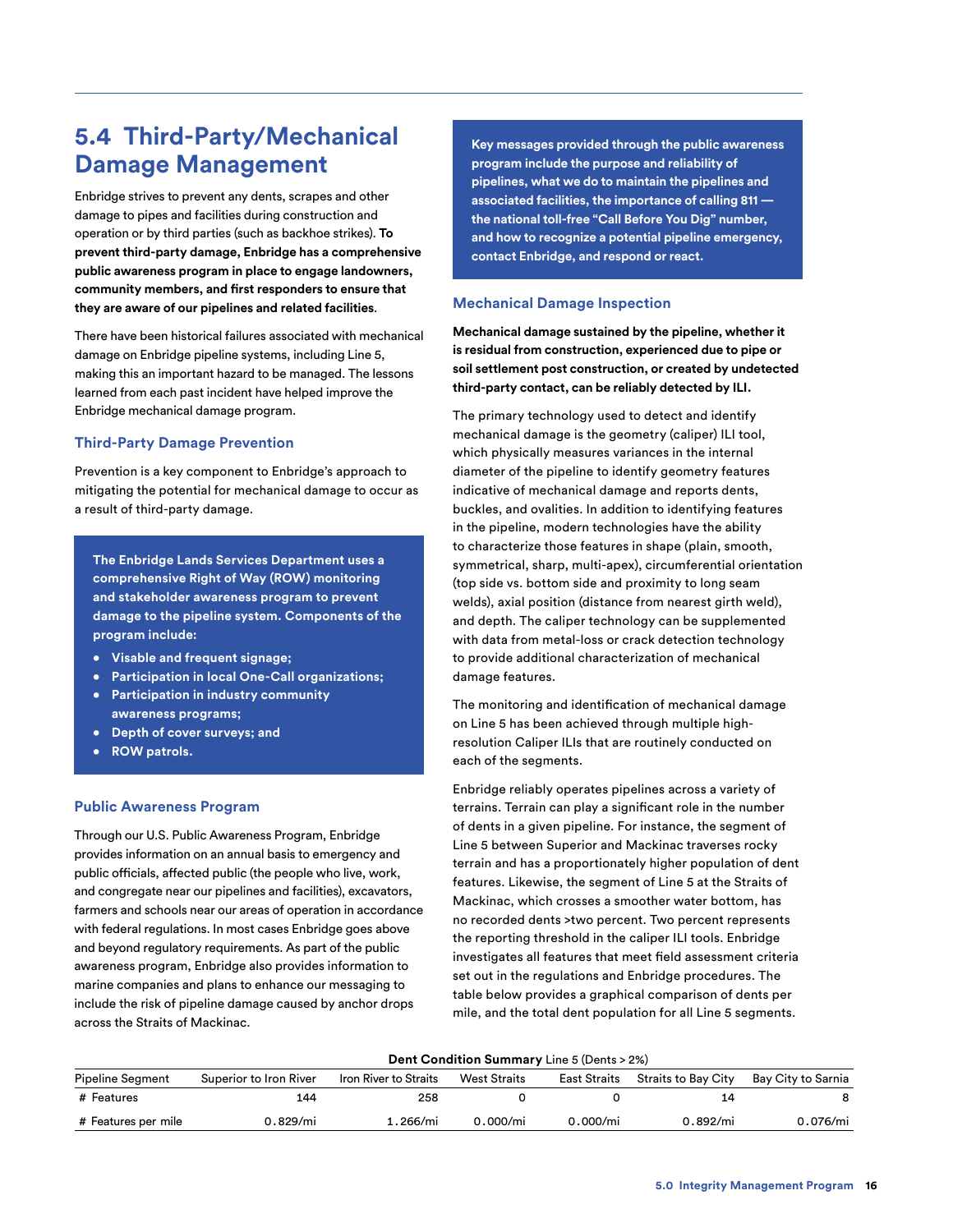# **5.5 Geohazard/Pipeline Movement Management**

Line 5 runs through a geographically diverse area comprised of slopes and river crossings and other terrain that requires careful attention to prevent geotechnical ground movement. Those geohazards are effectively managed through a combination of monitoring, assessment, and remediation when required. **The details of the Enbridge Slope, River Crossing, and Pipeline Movement Management processes for Line 5 are described below.** 

#### **Geotechnical Hazard Management**

The Enbridge system has been surveyed for geotechnical hazards utilizing external specialists and each area is cataloged. Routine ROW inspections are conducted biweekly in an effort to detect any area where instability might exist, for example at steep-sided sloped areas. In the event that slope instability is identified on or near the pipeline corridor, Enbridge engineers and/or a geotechnical specialist assess the site. Based on that specialist review, it is evaluated whether the observed movement might affect the pipeline. Those evaluations may lead to additional monitoring initiatives such as:

- Supplemental ROW patrols;
- Scheduled geotechnical specialist inspections; and
- Slope instrumentation installations.

Alternatively, those assessments may lead to remediation requirements such as slope improvements, pipeline stress relief, or line relocation.

#### **River Crossing Management**

**Enbridge monitors river crossings through a combination of ROW patrols, depth of cover surveys and engineering site visits as required. Approximately 3000 water crossings have been field inspected. ROW inspections identify threats such as high water levels, river scour, debris, pipeline exposure, or other phenomenon that may affect the crossing integrity.** Any such findings are communicated to Enbridge engineers and assessed for mitigation requirements. Depth of cover surveys are conducted every 10 years at minor crossings that exhibit lesser exposure risks, and every five years at major crossings. If a survey identifies low cover near a river crossing, the crossing is assessed for remediation requirements. The assessment includes evaluation of any ILI anomalies, unsupported spans, potential loading, river conditions, crossing location, and consideration of landowner consultations. **Some examples of remediation options are pipeline armoring, line lowering, or line rerouting**. While closely managed, Geohazards have been

determined, due to the relatively flat profile, to not be a significant risk for Line 5.

### **5.6 Integrity Management at the Straits of Mackinac**

Firstly, it is important to note there has never been a leak in the underwater pipelines in the Straits of Mackinac and the pipelines remains in excellent condition. That is achieved through Enbridge's ongoing integrity management efforts.

**Enbridge has identified the Straits as a high consequence area (HCA) that poses special risks and concerns for pipeline operations. As a result the section of Line 5 that runs underwater is protected by multiple layers of defense, procedures, and devices.**

Enbridge regularly inspects the Straits crossing using both remote operated vehicles (ROVs) and state-of- the-art in-line inspection tools. **ROV external inspections are conducted every two years**, providing the thorough review of the exterior of the pipe and its immediate environment, assessing any unsupported spans, damage to the external coating, and support systems. These inspections are extraordinary, both in their frequency and the thorough review of the exterior of the pipe and its immediate environment. **The most recent ROV assessment took place in 2012, and another is scheduled for summer 2014**. Other, third party video, recently posted on a part of the Straits do not contain threats and have mischaracterized certain conditions as signs of damage.

**Internal inspections take place at least every five years utilizing multiple technologies that assess every square inch of the pipe for features that could impact its structural integrity. For example, the inspections conducted in 2012 included a GEOPIG, which detects potential deformation and movement by measuring possible dents, wrinkles, buckles, and ovalities, as well as accurately measuring the line's geospatial position. An MFL (magnetic flux leakage) inspection was also conducted which detects corrosion and pitting in the pipe wall. GEOPIG inspections as well as two different ILI tools performing circumferential crack inspections will be run in 2014, and again in 2018.**

In compliance with the requirement by PHMSA and by following Enbridge operations and maintenance procedures, Enbridge personnel also perform aerial line patrols along the pipeline route at regular intervals at the Straits. The interval for aerial line patrol at the Straits is every two weeks, and not to exceed three weeks. The air patrols are another means to confirm the physical integrity of the pipelines of the Straits of Mackinac.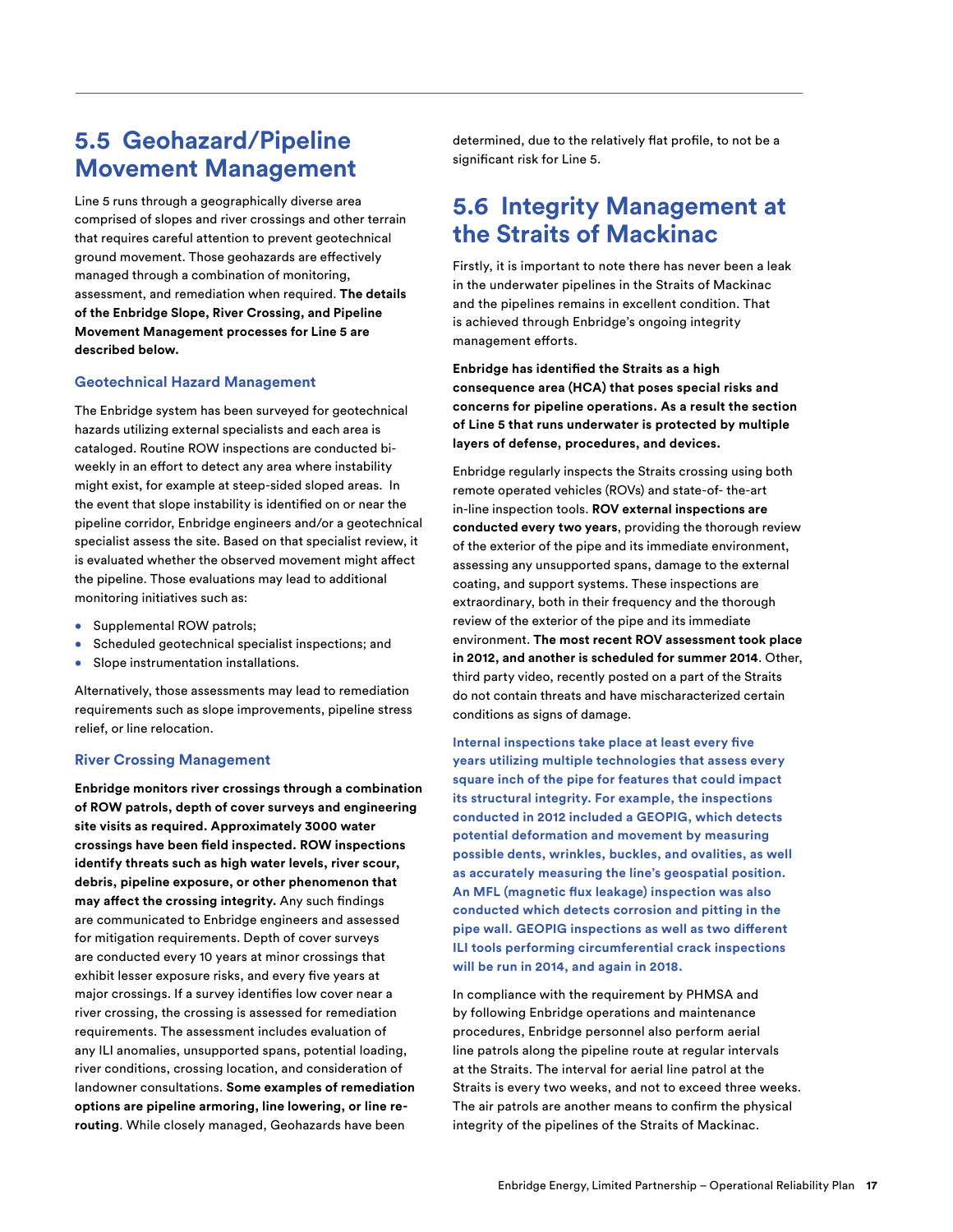**To date, no pipeline repairs have been required at the Straits, demonstrating that the pipeline designs have been performing exceptionally well. The following describes the condition assessment of the lines crossing the Straits:**

- There is a low susceptibility to internal corrosion due to clean commodities and a "self-cleaning" flow rate. The external coating has performed particularly well through the Straits of Mackinac preventing the occurrence of external corrosion.
- Similarly, there have been no dents reported by geometry inspections, confirming that mechanical damage has not posed a hazard over the last 60 years of operation.
- Stress Corrosion Cracking (SCC), requires both a corrosive environment and high stress. However, neither element is present in the pipelines through the Straits, which have an excellent coating and operate at less than 25 percent of their design capacity.
- The four-plus miles of pipes through the Straits are of a seamless pipe construction, reducing to zero any potential for long-seam cracking, an integrity hazard that requires active management on many on-shore pipelines, including other portions of Line 5 pipeline.
- The Straits of Mackinac portion of Line 5 is unique given their location under water. As such, the types of thirdparty damage to be managed at this location are different than elsewhere on Line 5. Anchor strikes are the primary concern and are mitigated in several ways. Ship traffic in the area is modest and the lines are located in a noanchoring zone. A utility corridor designates the pipelines locations on the National Oceanic and Atmospheric Administration (NOAA) navigation charts for commercial vessels. There are also lighted "No Anchor Zone" signs near both shores over the pipelines as a public warning. Most importantly, however, the heavy thickness of the pipe walls makes puncture highly unlikely. A recent thirdparty assessment modeled the scenario of an anchor drop from a large lake freighter directly striking the pipeline. The results demonstrate that due to the high ductility of the pipe steel combined with the heavy wall thickness, the anchor strike, while it may cause some flattening of the pipe, is highly unlikely to puncture. That facet of the design was intentional as it allows damage to be absorbed while still containing the oil until a repair can be performed. The likelihood of such an event occurring, however, is very low as evidenced by the absence of mechanical damage having occurred in the 60 years of operation.
- Ice scour (disturbance because of moving ice packs) has also been effectively managed through the design. As mentioned earlier in this report, the pipes were laid in a dredged ditch until they were in at least 65 feet of water depth.
- All girth welds were radiographed and pressure tested before the line was installed resulting in a low risk of defects within the girth welds (the circumferential weld that joins one section of pipe to another). The potential for fatigue of these welds over time is also low due to the active management of unsupported spans. Enbridge is also conducting girth-weld crack inspections in 2014 to positively evaluate the current condition of these welds, utilizing technologies employed by the offshore oil and gas industry.
- Since construction Enbridge has employed a span management program, monitoring the length of unsupported spans and repairing as necessary. Early on spans were mitigated utilizing grout bags. In approximately 2002, Enbridge decided to engineer a safer and more permanent solution to counteract the currents and prevent washouts, and began installing screw anchor pipe supports on span lengths that approached the determined safe distance of 140 feet. These anchors are ten-foot-long steel screws that are augured into the lake bed on either side of the lines and hold a steel saddle that permanently supports the lines. Over the subsequent 12 years, after installation of the screw anchors, Enbridge has yet to observe any washout of those very durable supports.

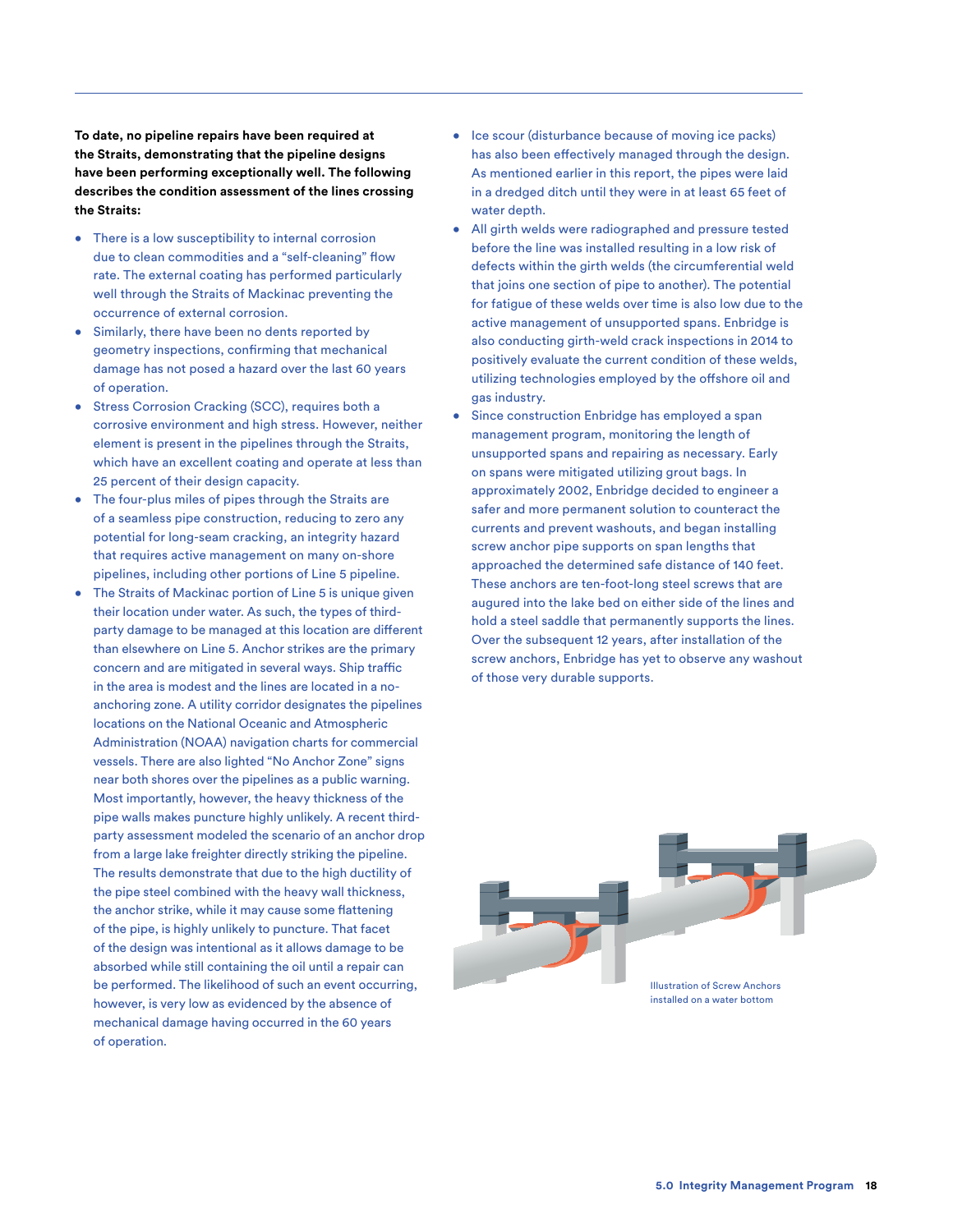



Federal regulation requires that underwater laterals such as the Straits pipelines be inspected every five years. Enbridge instead chose a more conservative, voluntary inspection cycle of two years. During our regular two-year underwater inspections, if we should find any washout of existing earthen supports, we install new, screw anchor pipe supports at the affected location(s), ensuring a permanent support solution. The maximum spans we have discovered in the last ten years are approximately 90 feet, or about 64 percent of the maximum safe span distance. As a result of the support installation program that ended in 2012, Enbridge achieved an average span length of less than 75 feet, or a "two times" safety factor.

• With the additional anchors to be installed in 2014 and the existing supports, the average span distance will drop to less than 50 feet or, on average, a "three times" safety margin. This safety margin is reflective of the environmental importance of this significant water crossing. Since their construction, the pipelines have undergone 17 submarine pipeline inspections. After 1972, inspections were conducted at least every five years as required by the Department of Transportation (DOT) regulations (49 CFR 195). In the last several years Enbridge has increased this frequency of inspections to every two years.

# **5.7 Learnings from Historical Leaks**

**Enbridge is fully committed to continuously improving pipeline system reliability with the goal of achieving zero failures. Integrity programs are designed to eliminate pipeline ruptures and minimize leaks. This is done, in part, by focusing on the conditions that have been known to cause pipeline failures in the past and then working to minimize risk.** 

No matter what the size or location of a release, Enbridge takes every incident very seriously and treats it as a top priority to respond to the incident and fully examine the cause. Every incident is fully investigated to determine the root causes and contributing factors. Those findings, as well as those of regulators and other agencies, are incorporated into actions focused on improving management systems. Incident response effectiveness is also reviewed to identify areas of improvement. Furthermore, to help enhance the overall safety of the industry, Enbridge shares the lessons learned with stakeholders within Enbridge, across industry and with regulators and first responders.

**The pipelines through the Straits of Mackinac have not experienced any leaks in six decades of operation**. While other portions of Line 5 have experienced failures, Enbridge's efforts in leading industry advancement in areas of prevention, monitoring, and mitigation have over the years resulted in a significant and steady reduction in events on Line 5 to achieve our final target of zero releases.

Enbridge's participation in aggressive and robust public awareness efforts and campaigns, along with the industry efforts to promote the one-call notification requirements and 811, the national "call before you dig" number, have greatly reduced the potential for third-party damage events. There has not been a leak on Line 5 caused by a third-party in 17 years, demonstrating the effectiveness of these damage prevention programs.

Equipment within pump stations and terminals can also be a source of leaks. These may occur at pump seals or bolted pipe connections, for example. These leaks are easily detected, and usually represent a very small volume, and the sites are quickly restored. While facility leaks do occur, Enbridge, through our Path to Zero program, is committed to continuously reducing the number of leaks on our system with the ultimate goal of zero incidents.

Enbridge operates and manages all our facilities and pipelines, including Line 5, in a safe and responsible manner. **The significant reduction in failures to the on-shore segments of Line 5 reflects our continuous**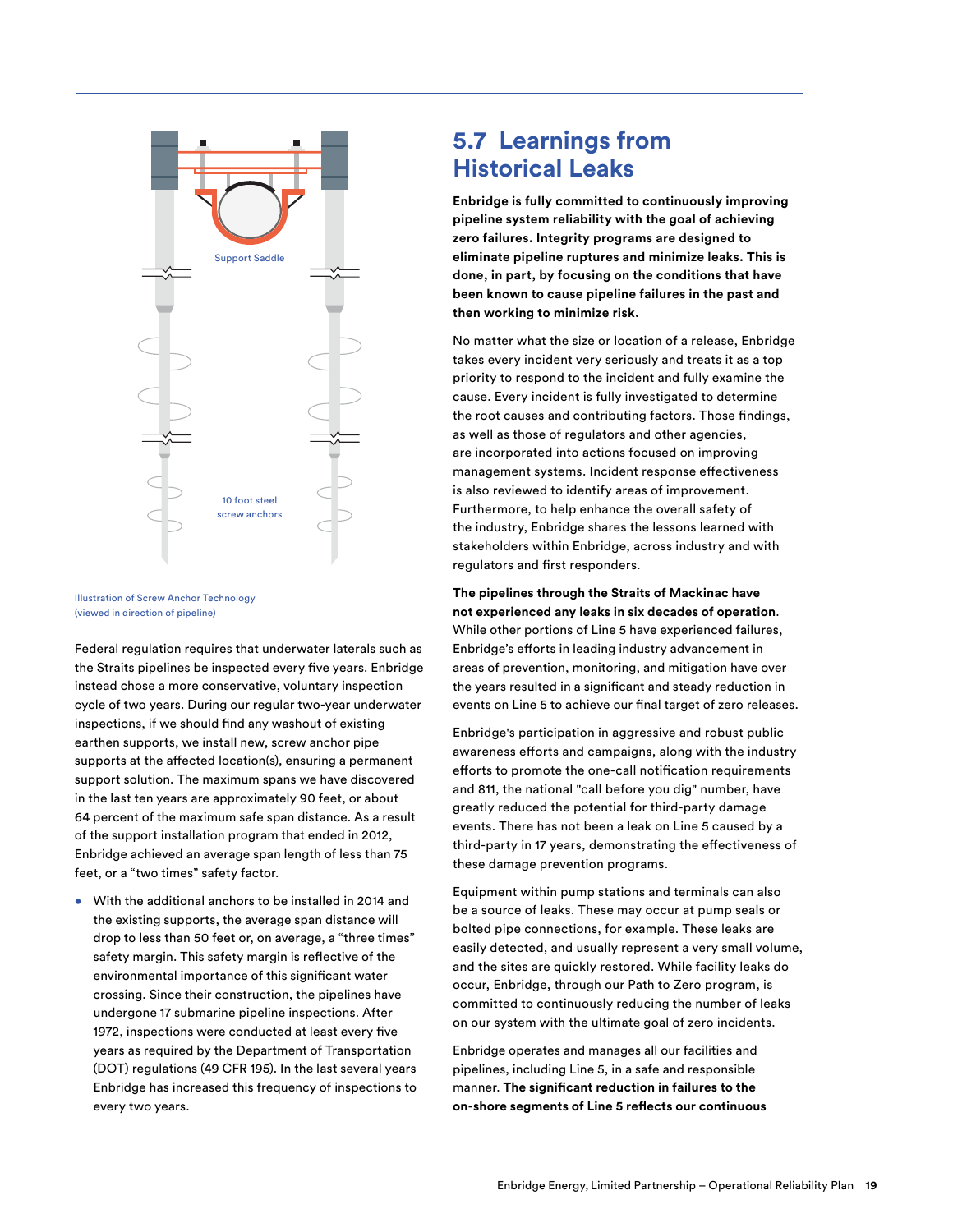**learning from past events and demonstrates that investments in technology and processes to enhance our integrity programs are producing results**.

### **5.8 Pipeline Replacement**

As part of the Pipeline Integrity Management Process, pipe replacement is considered within a suite of long-term integrity management strategies. Accordingly, an integrity assessment of the pipelines based on the intelligence gathered through the inspection activities noted in this report are done on an annual basis to consider integrity management options such as partial, segmental or full pipeline replacement.

The pipeline replacement assessments are completed in accordance with Enbridge's Procedure for Pipeline Replacement Assessments, which looks at feature density as it relates to impacts on risk and reliability.

**At this time, Line 5 is not being considered for replacement as the integrity and operational reliability is most efficiently addressed, with the least disruption to landowners and the environment, through targeted assessments and repairs.** Through the completion of targeted repairs, defects are removed from the pipeline, restoring it to "as new" condition. If the deterioration of the pipeline is light, due to effective prevention measures such as the Coating and Cathodic Protection system, the pipeline can be maintained through inspection and repairs indefinitely. As described earlier, age is not an indicator of reliability.

At the Straits of Mackinac, the integrity of the lines is closely monitored to ensure continued high reliability. **Pipelines across the Straits remain in excellent condition and, other than continued inspection and span maintenance, have not seen any deterioration requiring repair activities.**

# **6.0 Incident Management/ Emergency Response:**

While the goal is first and foremost to prevent all incidents, Enbridge also has a comprehensive incident response and environmental mitigation plan in place to respond rapidly and completely if a release occurs. Protocols are based on the principle of keeping people and communities safe and protecting the environment. Every incident is taken very seriously and treated as a top priority, no matter what the size or location of the release.

Each of Enbridge's business units has emergency preparedness and response plans in place to minimize the impact of an incident and comply with regulatory requirements.

**Enbridge also works closely with first responders and communities, including the local police and fire departments, to ensure they are aware of our systems and what they should — and should not do — in the event of an emergency.**

In a release scenario, emergency response procedures are carried out to shut down and isolate the source, notify the appropriate government and regulatory agencies, contain the substance as appropriate, and manage potential environmental and safety impacts.

That is achieved by having emergency equipment located at strategic locations on Line 5 including the Straits of Mackinac as well as numerous other sites. Enbridge also has response agreements with specialty contractors, such as Marine Pollution Control (MPC), at the Straits, for oil spill removal organization duties. MPC, an Oil Spill Response Organization (OSRO), is also the preferred contractor for the USCG for oil spills in the Straits area. They are capable of a tactical response for the Straits, following industry best practice and are certified by the USCG for specific capabilities for the Great Lakes operating area.

**In 2012, Enbridge launched an online, state-of-the-art Emergency Responder Education Program to provide emergency responders with training on how to safety and effectively respond to an incident on the Enbridge or Vector Pipeline systems**. The program is provided free of charge to emergency responders and provides an overview of pipeline operations, the Incident Command System and how Enbridge will work within that system, and real-life scenarios to allow for practical application of skills discussed in the program. **In Michigan, 270 emergency responders, employees, and others have registered for**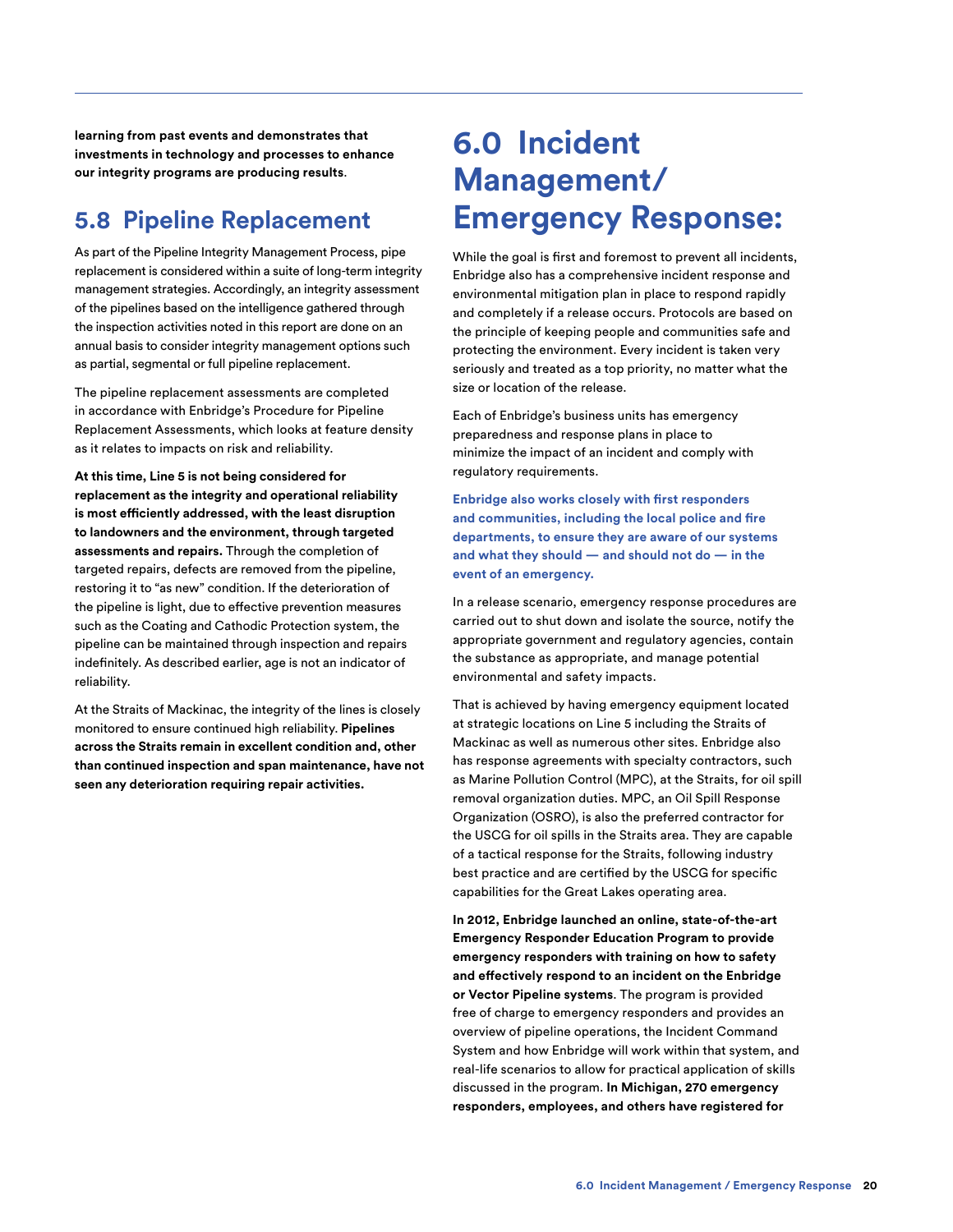**the program; 148 have completed the program. We also provide grants to emergency response organizations along our pipeline rights-of-way to help cover costs related to equipment and training that may be needed in the event of a pipeline emergency. In 2013, we provided more than \$70,000 to emergency response departments throughout Upper Michigan**.

Safety, the protection of people and the environment, rapid response, and thorough containment and cleanup to minimize the impacts are the highest priorities. **The products transported in Line 5 include NGLs and light crudes, non-heavy conventional products. These are conventional products and not heavy**.

**As evidenced by the 60yrs of incident-free operation, a release of oil into the Straits is extremely unlikely. Furthermore, with the application of modern integrity practices and the increased efforts to safeguard the integrity of these lines, the likelihood of a leak event has been further reduced. Nevertheless, Enbridge has modeled leak event scenarios that show how Line 5 products (NGL and Light products) would react in order to inform our emergency response planning.** 

**How non-heavy conventional products react in the unlikely event of a spill depend on many factors, such as ambient temperature and wind. Suspended sediment can also influence the behavior of crude oil released into a freshwater environment. These factors are discussed below.**

- **• Temperature: Aside from NGLs, which will dissipate as a gas, other Line 5 products consisting of a variety of light oils would typically be expected to evaporate up to 30 percent of initial volume in the first few days following a release. In a constant environment, the remaining oil would remain buoyant for collection and recovery from the surface using oil recovery technologies.**
- **• Weathering: The weathering process will change the crude oil's physical and chemical characteristics. A weathered light crude oil is expected to remain buoyant, but may emulsify based on wind and current patterns. The weathered oil is also likely to form multiple oil slicks in rough water conditions or windrows in high winds. In rough cold water, a light crude oil will also have a tendency to temporarily submerge from the surface but will resurface as the surface water calms.**
- **• Suspended Sediment: As a weathered crude oil enters an area of higher suspended sediment**

**such as near shore or near a river mouth, the likelihood of sediment entrainment and loss of buoyancy increases. As with any crude oil release, the tactics used to collect the product need to predict and evolve as the product weathers and environmental conditions change.**

**In summary, the modeling indicates that for Line 5 products, much of the released product would evaporate, and the rest would remain buoyant for many days, allowing for removal through Enbridge and Coast Guard emergency response efforts. Recent simulations conducted by external parties that purport to show how oil will move in the event of a release are not based on an oil spill model, but simply show how particles released in the water will move with the currents. No oil weathering, such as evaporation, that affect how long the oil stays in the environment were accounted for. Further, no consideration was given for emergency response timing and effectiveness. Enbridge has modeled how quantities of crude oil might spread before spill containment measures could be implemented; the response plans have been developed such that they address all areas where oil may flow following a release on the Straits ensuring they can effectively accommodate all contingencies.** 

### **6.1 Integrated Contingency Plan**

In the event of an incident, Enbridge will work closely with the appropriate authorities in an incident command system, including state and federal regulators on a timely, effective response. The goal is always to restore the area as closely as possible to its pre-spill condition. In an incident command system, the environmental management component is part of the planning section and is responsible for all environment matters related to the response. That includes strategic assessment, modeling, surveillance, sensitive area identification, wildlife management, environmental monitoring and permitting, waste management, historic and cultural sites, and remedial expertise.

**An Integrated Contingency Plan (ICP) was drafted in 2013 and underwent an extensive, first-ever PHMSA coordinated peer review. That process included the United States Coast Guard (USCG); U.S. Environmental Protection Agency (EPA); independent third-party industry expert, Det Norske Veritas (DNV); the Canadian National Energy Board (NEB) with PHMSA facilitating the final approval. Comments were collected by PHMSA, changes made and final approval was issued in July 2013.**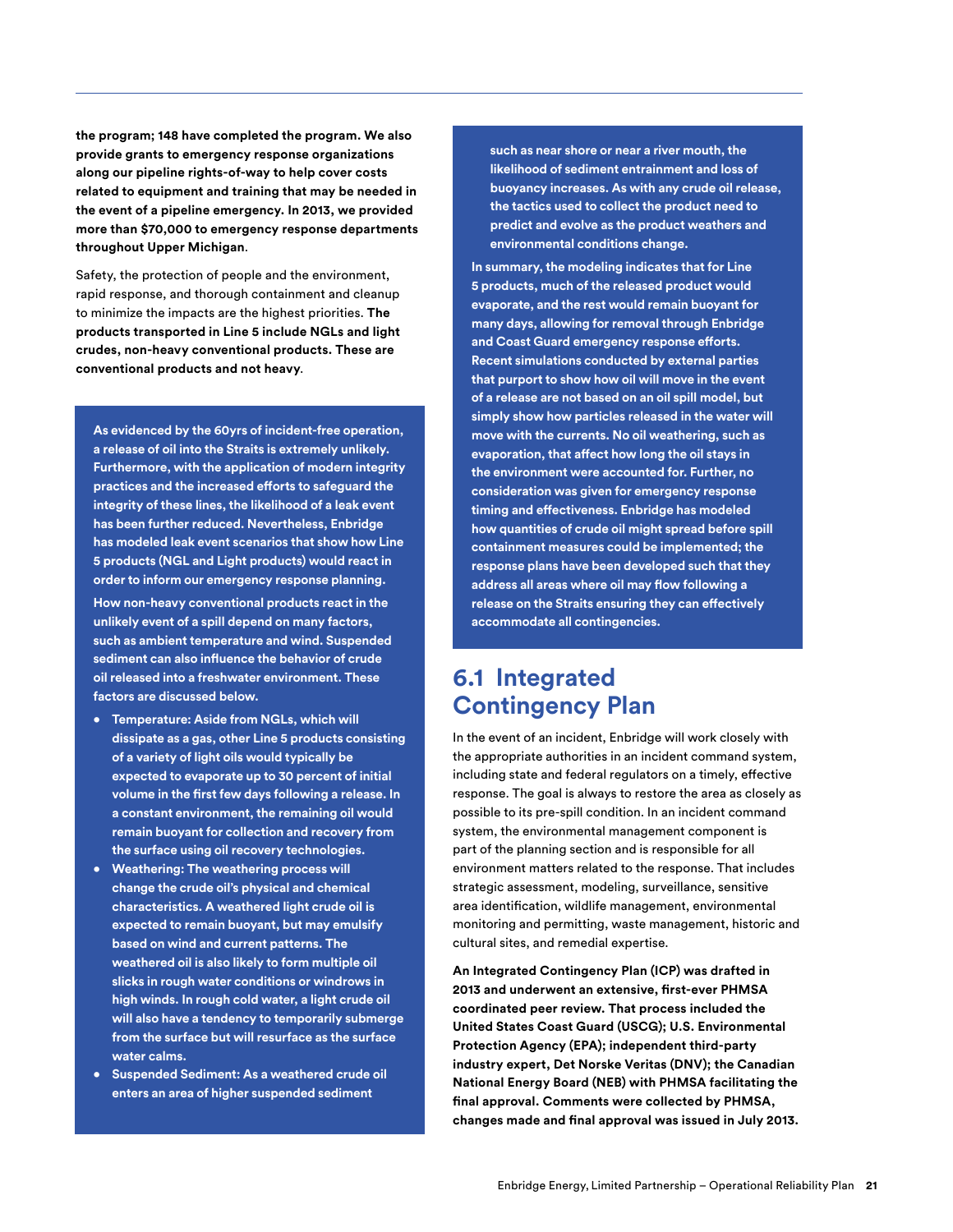A redacted version is located on PHMSA's site as a "model plan" for other companies to refer to. As well, Enbridge has an ERAP, which is a condensed version of the ICP. The ERAP removed sensitive information and it is intended to be used for initial response and sharing with external first responders, and emergency management in the communities along the pipeline system.

### **6.2 Tactical Plans**

Enbridge has a Tactical Response Plan for the Straits of Mackinac that identifies more than 60 potential response sites. The Tactical Response Plan is a controlled document and has been provided to the Local Emergency Planning Committee (LEPC) to assist them with updating the Area Contingency Plan for the Straits of Mackinac.

PHMSA has copies of the Straits of Mackinac Tactical Response Plan and the Superior Region ICP that covers the Straits of Mackinac. PHMSA has posted on its website a version of Enbridge's Chicago Region ICP which would be similar to the Superior Region ICP.

Enbridge has our own initial response equipment for oil releases until additional responses arrive from contracted response agencies. Our Spill Management Teams (SMT) are located throughout the regions that would respond to the Straits pipelines (upwards of 200 responders in Superior region and 150 responders in Chicago region). We have GPS-mapped average response times for company and contracted personnel based on speed limits and no inclement weather conditions. In addition, our SMTs have a comprehensive training syllabus that they adhere to. That training includes operations of skimmers, boom deployment, and a range of other tactical courses for emergency response.

Company field personnel would be immediately dispatched to an incident from the closest positions and then progressively further away depending on the scope of the incident and person-power needed.

# **6.3 Emergency Response Exercises**

First responders are critical to ensuring safety of the community and protection of the environment. For that reason, Enbridge participates with emergency responders and public agencies and communities in drills and simulations to test readiness and continually improve preparedness procedures.

**Enbridge held a major emergency response exercise at the Straits of Mackinac in January, 2012. This exercise involved USCG, OSRO and Enbridge Incident Command** 

#### **System staff and field responders. The information gained helped inform the Straits of Mackinac Tactical Plan.**

Enbridge has also voluntarily accepted the National Preparedness Response Exercise Program (PREP) as the guide for emergency response exercises. The PREP guidelines are the minimum and Enbridge strives to exceed the minimum number of exercises each year.

**Plans are underway to conduct a full-scale PREP exercise that includes USCG, U.S. EPA, local county emergency managers, Michigan Department of Environmental Quality (MDEQ) and many other stakeholders at Indian River with a focus on containment strategies and common operating picture. Both PHMSA and the NEB will be invited to attend.**



An Emergency Response exercise conducted on the Straits of Mackinac crossing in January 2012.

# **6.4 Advancements in Emergency Response**

Enbridge recently enhanced the training provided to emergency responders along its U.S.-Canada pipeline system by introducing a new program that includes an interactive online course and in-person sessions. That program is seen as a significant advancement that enables reaching a large number of emergency response agencies with consistent, comprehensive information about the products transported and the most effective tactics for responding to a pipeline emergency.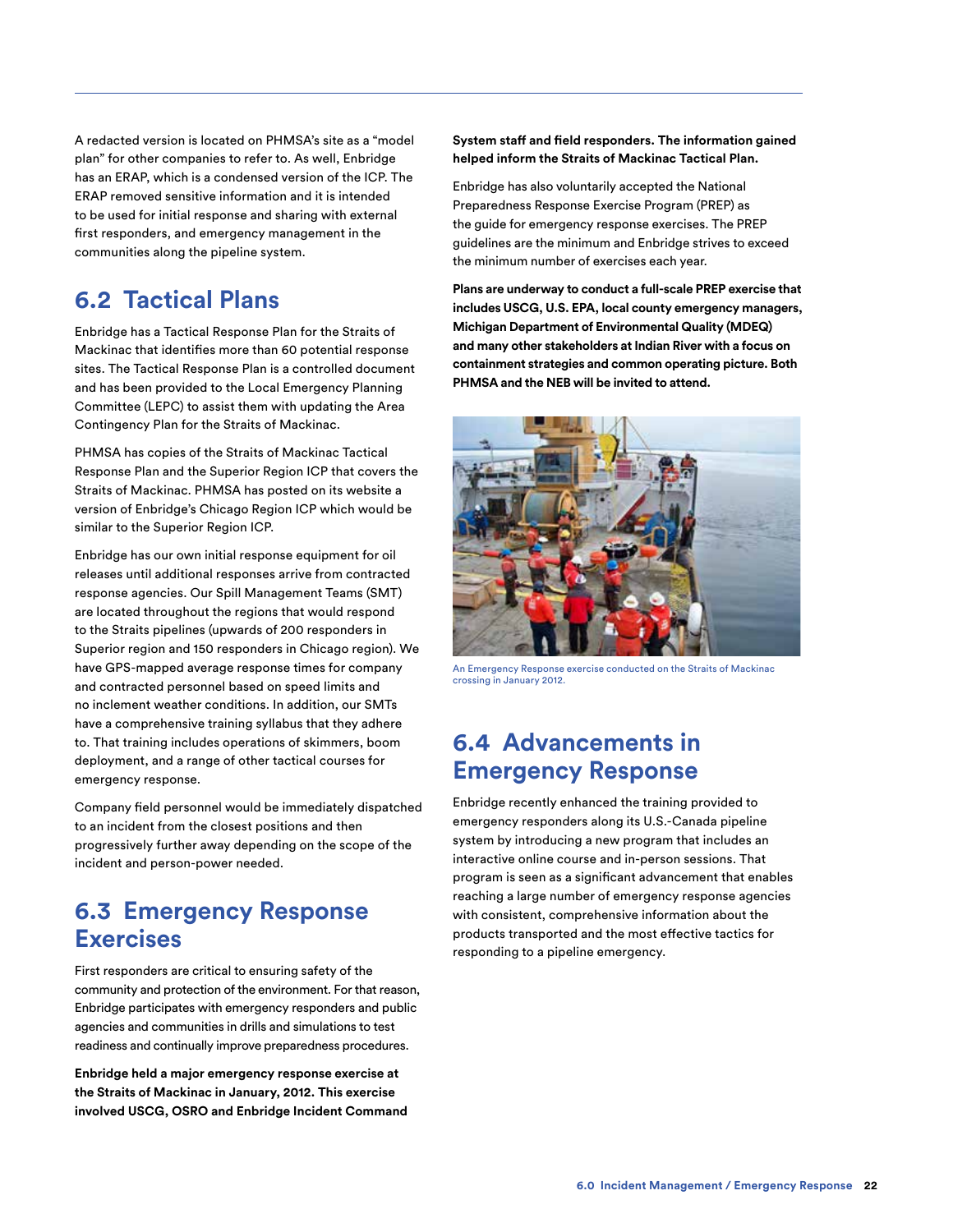

AUV tool developed in partnership with Michigan Tech University's Great Lakes Research Center.

# **6.5 Research and Innovation**

Enbridge has invested millions of dollars in advanced monitoring and inspection practices and continues to make progress toward achieving our goal of zero incidents. **As a proactive measure, and to support the reliable operation of the pipelines across the Straits, Enbridge is undertaking a number of additional measures to enhance safety and reliability:** 

- **Michigan Tech University Partnership: Enbridge's Research, Development and Innovation Department has partnered with Michigan Tech's Great Lakes Research Center to acquire a state-of-the-art autonomous underwater vehicle (AUV) to conduct repeated bottom mapping of the pipeline water crossing. The objective is to develop an advanced underwater sensing technology that can more effectively and efficiently capture pipeline integrity information. The project also includes improvements to the AUV guidance system to allow it to more accurately track the underwater pipeline crossing during inspections.**
- Participation/leadership of many industry research and development projects: Enbridge is currently involved in dozens of industry research projects annually that look to advance knowledge of pipeline integrity management.
- Water Modeling Study: A water current modeling study to examine the effect of currents on the lines is in development.
- Feasibility Study: With respect to the Straits, Enbridge has commissioned a feasibility assessment to determine the benefits of deploying additional commercially available external leak detection and damage detection technology on the Straits crossing or at the valve sites that are situated upstream and downstream of the crossing.
- **Straits of Mackinac Leak and Damage Detection: For specific application at the Straits' crossing, Enbridge is currently assessing the applicability of an acoustic sensing fiber optic system, which would deploy fiber optic cables directly onto the pipeline crossing at the Straits. That system would "listen" for acoustic signatures caused by non-operational activities such as a pipeline leak or something striking the pipeline. That would provide real-time confirmation of an event to the operator. An alternative technology for this purpose is also being explored that utilizes an acoustic pressure wave system to measure pressure waves created when a leak occurs.**



The Enbridge ELDER apparatus, which identifies the best external leak detection technologies on the market, will help to improve pipeline safety across the industry.

In addition, Enbridge has completed design and construction of an External Leak Detection Experimental Research (ELDER) test apparatus. The ELDER apparatus is the first tool of its kind in the world of this scale, and was purpose-built to evaluate external leak detection technologies. The apparatus is being used to identify the best external leak detection technologies on the market, and that information will ultimately improve pipeline safety across the industry. A joint industry partnership has been established and testing is underway to determine the effectiveness of these technologies under a variety of conditions and leak rates.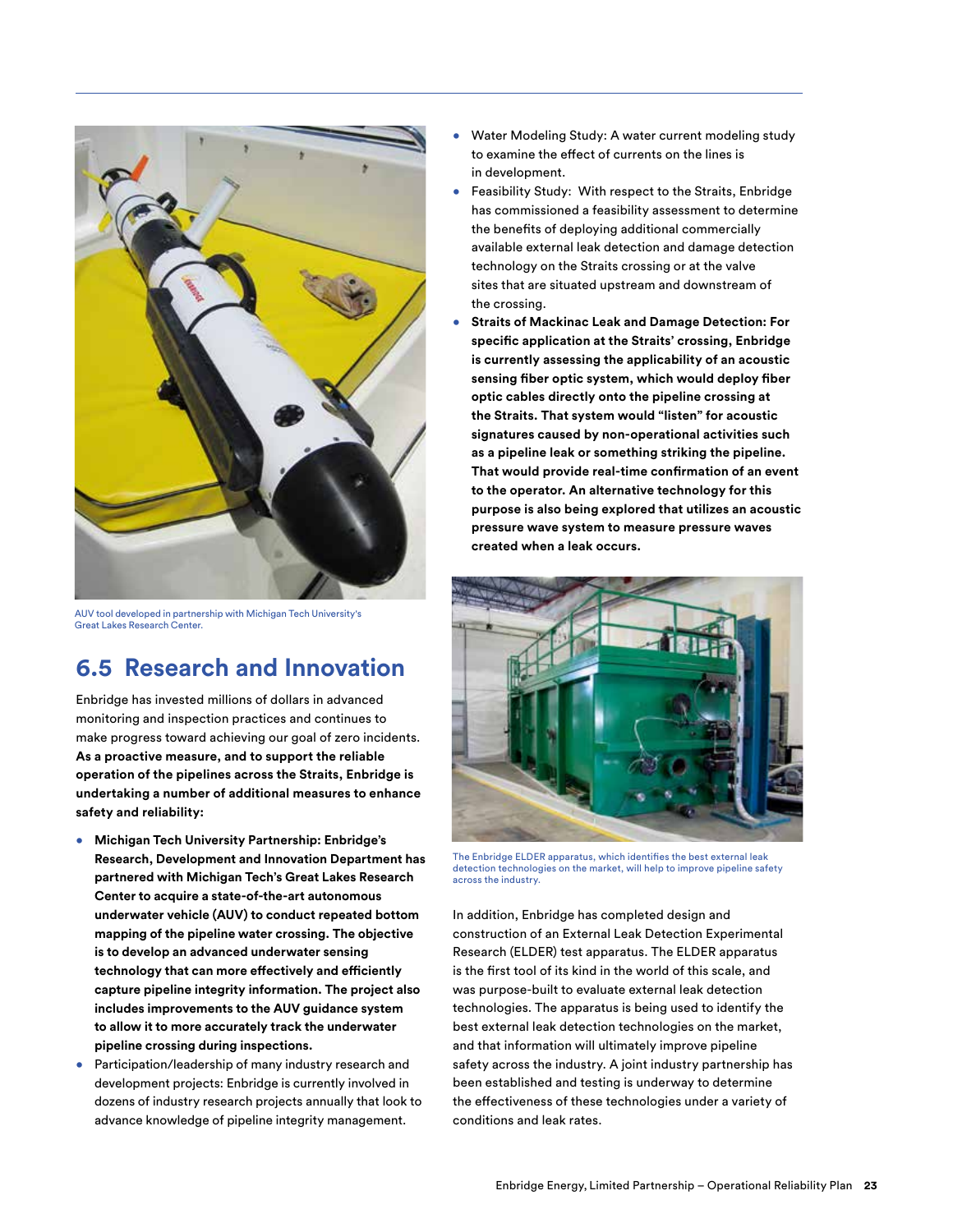# **7.0 Moving Forward**

**The people who live and work near our pipelines have the right to expect we will operate all our pipelines, including Line 5, to the highest standard possible**. To meet or exceed their expectation, Enbridge manages the integrity of its pipelines, applying advanced technologies, meeting regulatory requirements, and leading positive change. We invest heavily every year in the most advanced leak detection, damage prevention, and pipeline integrity management technologies.

**We maintain an ongoing commitment to the continued integrity of Line 5, especially through the Straits of Mackinac where the pipeline has been incident-free for more than 60 years.** 

This commitment is backed up by action.

On Line 5 through the Straits of Mackinac, Enbridge is going beyond what is required in multiple ways. Our immediate and future plans to ensure the continued integrity of Line 5 and the Straits of Mackinac Crossing are summarized below:

- In-line inspections for cracks and corrosion on the On-Shore segments on Line 5 were completed in January, February, March and April 2014.
- External inspections using ROVs are scheduled for the summer of 2014 and every two years thereafter.
- GEOPIG and two forms of circumferential crack inspections (internal) are also scheduled for the summer of 2014 and again in the summer of 2018.
- Installation of screw anchor supports to prevent pipe movement will be completed in 2014. This will reduce all unsupported spans to less than 75 feet.
- An AUV, which will complement existing ROVs and accommodate increased inspections is in development.
- A water current modeling study is in development to examine the effect of currents on the lines.
- In 2014, Enbridge is performing a preliminary engineering assessment to determine the feedback of applying acoustic-sensing fiber optic cable technology to the Straits.
- A full-scale Preparedness Response Emergency Program (PREP) exercise is planned for fall 2014.

Through the Straits of Mackinac, Enbridge is going beyond what's required in multiple ways. Our immediate and future plans to ensure its continued integrity are summarized as follows.

Enbridge recognizes the importance of the Great Lakes as a vital resource to Michiganders. We understand those water resources are integral to the health, quality of life, and economy of the people of Michigan, providing hundreds

of thousands of jobs and supporting a \$12.8-billion travel industry; a \$21-million charter boat industry; \$4-billion commercial and sport fisheries; water for agricultural and food industries; and a source of water to Michigan manufacturing that currently produces 60 percent of the continent's steel and automobiles made in North America.

**The energy delivered by Enbridge is also critical to Michiganders and their quality of life — providing energy to heat homes; fuel cars; run hospitals, schools, businesses, and power those industries that drive the economy. Michiganders depend on that energy and our continued success after 60 years in operation depends on delivering it safely. Delivering energy — and delivering it safely — is our core business and prime responsibility.** 

We are committed to putting safety and environmental protection ahead of everything else. We do that by investing in our business, including maintenance and integrity programs and technological advancements in leak detection and prevention. As an industry leader, we share those innovations to help advance pipeline safety globally.

**Enbridge paid special attention to the Straits when the lines were laid in 1953 and this waterway remains an important focus of Enbridge's safety efforts today. We set our sights on not just meeting regulations but exceeding them through the Straits — then and now.** 

Enbridge is also committed to building trust and engaging with our stakeholders because we don't just operate in these communities — our people are part of them. We do that through demonstrated performance, transparency, investment and exceeding regulations — all detailed in this Line 5 Pipeline Reliability Plan. This report demonstrates that Enbridge's commitments are backed by action and the results of our efforts show Line 5 and especially the Straits remain safe for continued operation.

**Ensuring safety and reliability in all our operations, including Line 5 and especially the Straits, will always be a priority for Enbridge because without it, nothing else matters.**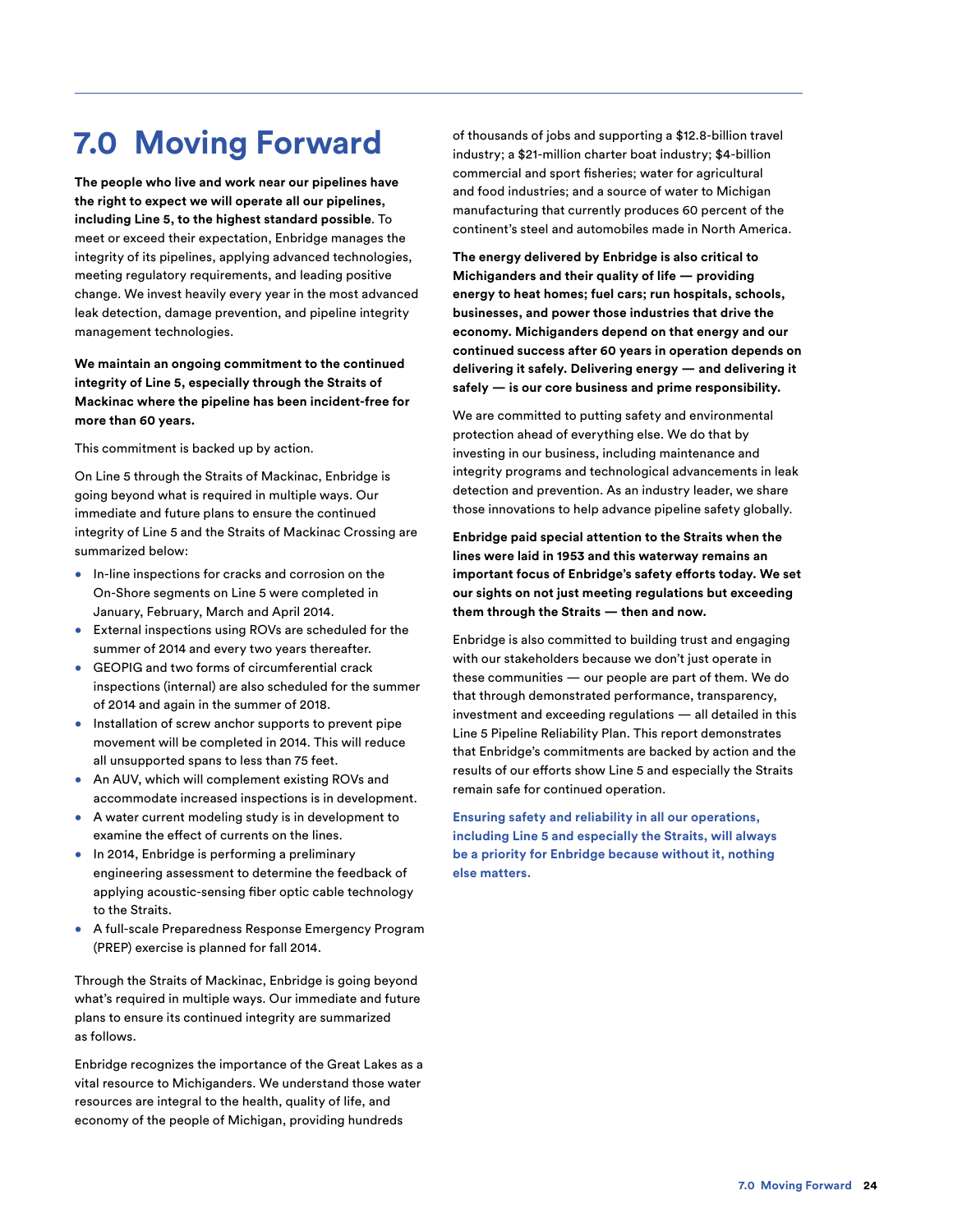#### **Table 1: Line 5 Pipeline Construction Specifications**

| Pipe Properties                                 | PE-IR                                                                                                                                   | <b>IR-Straits</b>                                                                                                                                                 | East Straits                                                        | <b>West Straits</b>                                                 | MA-BC                                                                                                                                            | <b>BC-RW</b>                                                                                                                                                           |
|-------------------------------------------------|-----------------------------------------------------------------------------------------------------------------------------------------|-------------------------------------------------------------------------------------------------------------------------------------------------------------------|---------------------------------------------------------------------|---------------------------------------------------------------------|--------------------------------------------------------------------------------------------------------------------------------------------------|------------------------------------------------------------------------------------------------------------------------------------------------------------------------|
| Outside Diameter<br>/ Wall Thickness /<br>Grade | 762mm (30") /<br>7.14mm, 7.92mm,<br>8.74mm, 9.53mm<br>$(0.281$ ", $0.312$ ",<br>$0.344$ ", $0.375$ ") /<br>318MPa, 359MPa<br>(X46, X52) | 762mm (30")<br>/ 7.14mm,<br>7.92mm.<br>8.74mm,<br>9.53mm<br>(0.281)<br>$0.312$ ", $0.344$ ",<br>0.375" / Grd.<br>B, 318MPa,<br>359MPa (X46,<br>$X52$ <sup>*</sup> | 508mm (20") /<br>20.62mm (0.813")<br>/ Grd. B, 241MPa<br>$(X35)$ ** | 508mm (20") /<br>20.62mm (0.813")<br>/ Grd. B, 241MPa<br>$(X35)$ ** | 762mm (30") /<br>7.14mm, 7.92mm,<br>8.74mm, 17.45mm<br>$(0.281$ ", $0.312$ ",<br>$0.344$ ", $0.687$ ") /<br>Grd. B. 318MPa.<br>359MPa (X46, X52) | 762mm (30")<br>$/7.14$ mm,<br>7.92mm.<br>9.53mm,<br>12.70mm<br>$(0.281$ ", $0.312$ ",<br>$0.375$ ", $0.500$ ") /<br>Grd. B, 318MPa,<br>359MPa (X46,<br>X <sub>52</sub> |
| Coating                                         | Coal Tar Enamel Coal Tar Enamel                                                                                                         |                                                                                                                                                                   | Coal Tar<br>Enamel**                                                | Coal Tar<br>Enamel**                                                | Coal Tar Enamel Coal Tar Enamel                                                                                                                  |                                                                                                                                                                        |
| Long Seam<br>Weld Type                          | SAW                                                                                                                                     | SAW                                                                                                                                                               | SMLS**                                                              | SMLS**                                                              | SAW                                                                                                                                              | SAW, DSAW***                                                                                                                                                           |
| Vintage                                         | 1953                                                                                                                                    | 1953                                                                                                                                                              | 1953                                                                | 1953                                                                | 1953                                                                                                                                             | 1953                                                                                                                                                                   |
| Section Length Km<br>(Miles)                    | 279.631<br>(173.75)                                                                                                                     | 327.968<br>(203.79)                                                                                                                                               | 6.585<br>(4.09)                                                     | 6.585<br>(4.09)                                                     | 252.616<br>(156.97)                                                                                                                              | 170.260 (105.79)                                                                                                                                                       |
| Manufacturer                                    | <b>National Tube</b><br>(NT), Consolidated<br>Western (CWNT)                                                                            | National Tube,<br>Consolidated<br>Western.<br>Wickwire<br>Spencer<br>$(WS)***$                                                                                    | <b>National Tube</b>                                                | <b>National Tube</b>                                                | National Tube,<br>Consolidated<br>Western                                                                                                        | National Tube,<br>Consolidated<br>Western                                                                                                                              |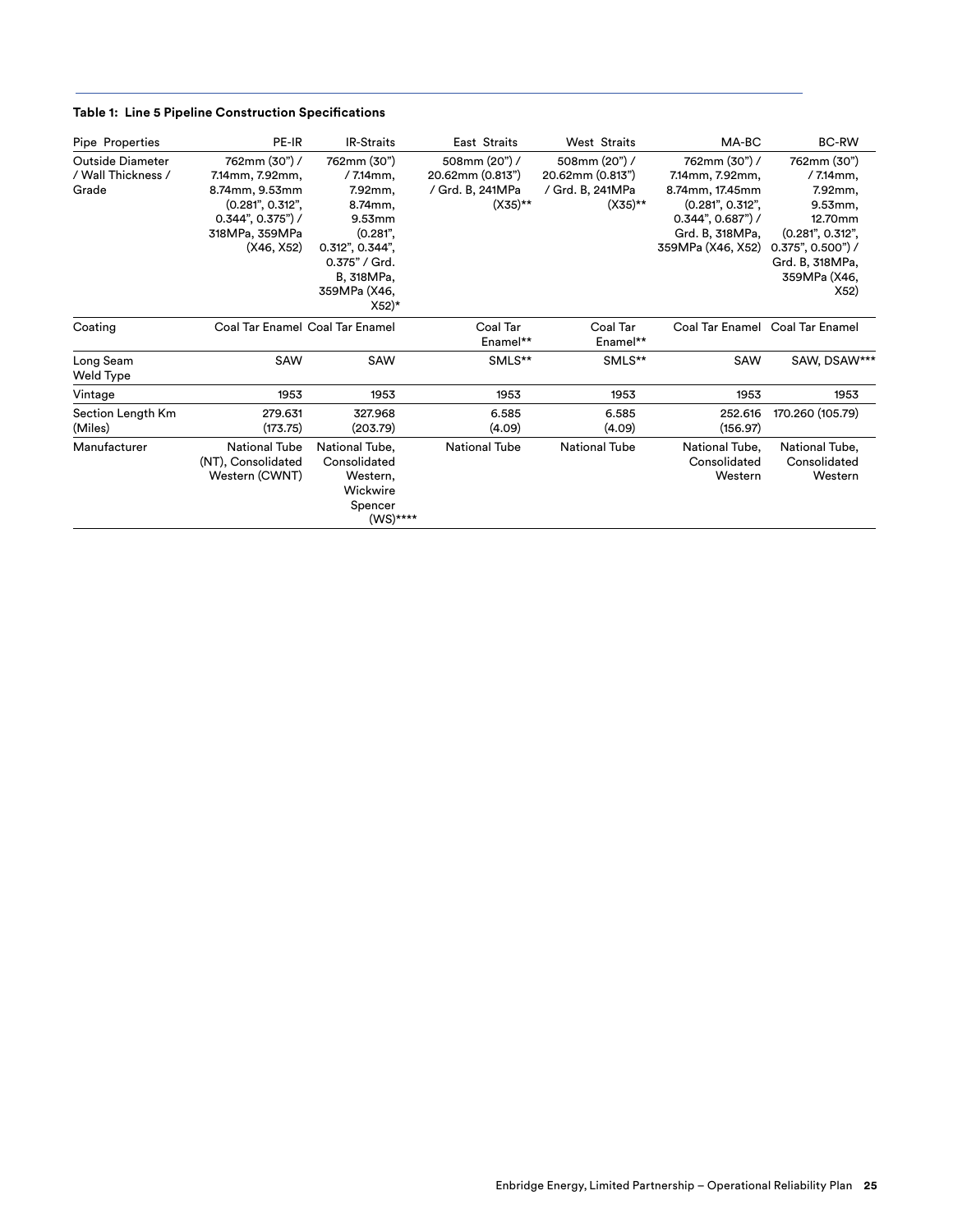#### **Table 2: Line 5 In-Line Inspection History**

|                     | ILI Tool Type                                                                                                                                                                                                                                  |                                                                                                                                                         |                                                                     |  |  |
|---------------------|------------------------------------------------------------------------------------------------------------------------------------------------------------------------------------------------------------------------------------------------|---------------------------------------------------------------------------------------------------------------------------------------------------------|---------------------------------------------------------------------|--|--|
| Inspection Segment  | Geometry                                                                                                                                                                                                                                       | <b>Metal Loss</b>                                                                                                                                       | Crack                                                               |  |  |
| PE-IR               | 1976 TDW Caliper (SN-IR)<br>1978 TDW Caliper (PE-IR)<br>1988 TDW Caliper (SN-GO)<br>1996 TDW Caliper<br>2000 BJ Inertial Geometry<br>2003 Donsa Ctool<br>2005 GE Energy CaliPPer<br>2006 Donsa Ctool                                           | 1972 LR MFL<br>1986 LR MFL<br>1991 LR MFL<br>1996 Vetco MFL<br>2003 GE MFL<br>2008 NDT MFL<br>2013 MFL                                                  | 2005 GE USCD<br>2011 GE USCD<br>2014 GE USCD                        |  |  |
|                     | 2006 BJ Vectra MFL<br>2011 GE CalScan XR                                                                                                                                                                                                       |                                                                                                                                                         |                                                                     |  |  |
| IR-MA               | 1978 TDW Caliper<br>1988 TDW Caliper (IR-AR)<br>1988 TDW Caliper (MQ-GC)<br>1996 TDW Caliper<br>2000 BJ Inertial Geometry<br>2003 Donsa Ctool<br>2004 Positive Projects CaliPPer<br>2006 Donsa Ctool<br>2006 BJ Vectra MFL<br>2011 GE CaliPPer | 1971 LR MFL<br>1981 LR MFL (IR-GC)<br>1986 LR MFL<br>1991 LR MFL<br>1996 Vetco MFL<br>2003 GE MFL<br><b>2008 NDT MFL</b><br>*2008 Rosen MFL<br>2013 MFL | <b>2004 GE USCD</b><br>2011 GE USCD<br>2014 GE USCD                 |  |  |
| <b>West Straits</b> | 1987 TDW Caliper<br>1998 Enduro Caliper<br>2003 BJ Geometry<br>2004 Donsa Ctool<br>2005 BJ Geometry<br>2008 Positive Projects CaliPPer                                                                                                         | 1991 LR MFL<br>1998 PII MFL<br>2003 PII MFL<br>2008 GE MFL<br>2013 MFL                                                                                  | 2014 NDT UCC<br>2014 GW Tethered                                    |  |  |
| <b>East Straits</b> | 1987 TDW Caliper<br>1998 Enduro Caliper<br>2003 BJ Geometry<br>2004 Donsa Ctool<br>2005 BJ Geometry<br>2008 Positive Projects CaliPPer                                                                                                         | 1991 LR MFL<br>1998 PII MFL<br>2003 PII MFL<br>2008 GE MFL<br>2013 MFL                                                                                  | 2014 NDT UCC<br>2014 GW Tethered                                    |  |  |
| MA-BC               | 1978 TDW Caliper<br>1996 TDW Caliper<br>2002 Donsa Ctool<br>2005 GE Calipper<br>2006 Donsa Ctool<br>2010 GE CalScan XR<br>2011 GE CalScan XR                                                                                                   | <b>1972 LR MFL</b><br>1986 LR MFL<br>1991 LR MFL<br>1996 Vetco MFL<br><b>2002 PII MFL</b><br>2007 GE MFL<br>2012 MFL                                    | <b>2005 GE USCD</b><br>2007 GE USCD<br>2011 GE USCD<br>2014 GE USCD |  |  |
| <b>BC-RW</b>        | 1978 TDW Caliper<br>1988 TDW (BC-NB)<br>1996 TDW Caliper<br>2002 TDW Caliper<br>2002 Donsa Ctool<br>2005 GE CaliPPer<br>2007 Donsa Ctool<br>2010 CalScan XR<br>2011 CalScan XR                                                                 | <b>1971 LR MFL</b><br><b>1986 LR MFL</b><br>1991 LR MFL<br>1996 Vetco MFL<br><b>2002 PII MFL</b><br>2007 GE MFL<br>2012 MFL                             | <b>2005 GE USCD</b><br>2011 GE USCD<br>2014 GE USCD                 |  |  |

#### **Table 3: In-Line Inspection Program – On-Shore Segment of Line 5**

| <b>Start location</b> | <b>End Location</b> | Tool            | Purpose                 | Launch Date | <b>Run Status</b>        |
|-----------------------|---------------------|-----------------|-------------------------|-------------|--------------------------|
| <b>PE</b>             | IR                  | $CD+$           | <b>Axial Crack</b>      | 13-Jan-14   | <b>First Run Success</b> |
| <b>PE</b>             | IR                  | <b>AFD</b>      | <b>Axial Metal Loss</b> | 18-Mar-14   | <b>First Run Success</b> |
| BC.                   | <b>RW</b>           | $CD+2$          | <b>Axial Crack</b>      | 9-Apr-14    | <b>First Run Success</b> |
| <b>MA</b>             | BC.                 | <b>AFD</b>      | <b>Axial Metal Loss</b> | 25-Jun-14   |                          |
| <b>PR</b>             | IR                  | <b>CXR</b>      | Geometry                | 1-Aug-14    |                          |
| BC.                   | <b>RW</b>           | AFD.            | Axial Metal Loss        | 26-Aug-14   |                          |
| <b>PE</b>             | IR                  | <b>EMAT</b>     | <b>Crack in Dent</b>    | $1-Sep-14$  |                          |
| <b>PE</b>             | IR                  | UC <sub>c</sub> | Circ. Crack             | $9-Sep-14$  |                          |
| <b>MA</b>             | BC.                 | <b>TBD</b>      | Proving                 | 2015        |                          |
| <b>MA</b>             | BC.                 | <b>EMAT</b>     | <b>Crack in Dent</b>    | 2015        |                          |
| BC                    | <b>RW</b>           | <b>EMAT</b>     | Crack in Dent           | 2015        |                          |